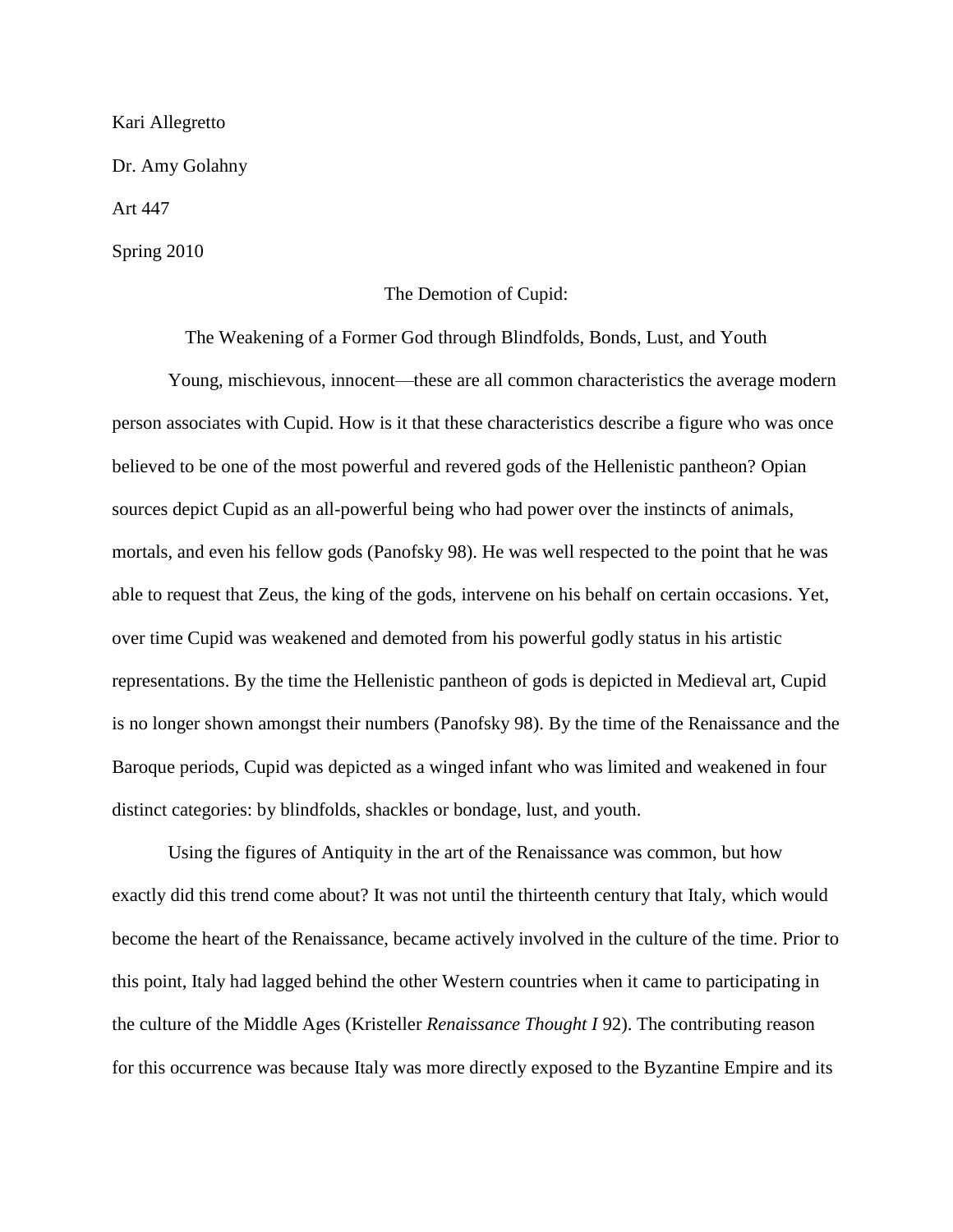culture than any of the other Western European countries, which were more prone to following the cultural example of France. This connection allowed the Italians to continue with their traditions, some which extended as far back as to the Roman Empire. After the thirteenth century, the French cultural influence finally gained prominence in Italy. After maintaining such strong relations with their traditions, the Italians adopted the new French culture by combining it with their previously ingrained thought process, which yielded products such as Dante"s *Divine Comedy* and the poetry of Ariosto and Tasso (94). It was in this time that humanism began to take shape. Paul Oskar Kristeller defines humanism as "the general tendency of the age to attach the greatest importance to classical studies, and to consider classical antiquity as the common standard and model by which to guide all cultural activities" (*Renaissance Thought I* 95).

It was the rise of the humanist movement that generated the increase of interest in classic scholarship. Those who were invested in the study of Latin rediscovered many texts that had been neglected in the Middle Ages. It was these scholars who were responsible for giving rise to the popular Latin authors whose names are now well known (96). The best known of these authors would be Ovid and Apuleius. More important than the humanists" Latin revival was their revival of Greek studies. In the Middle Ages, the study of Greek had all but died in Western Europe. Those few that actually bothered themselves to learn the language rarely took an interest in Greek classic literature. However, in the twelfth and thirteenth centuries interest in Greek writing began to grow, and numerous copies were translated into the more commonly used Latin for Western libraries (96). However, the texts that were translated in these centuries were more concerned with the more scientific fields of mathematics, medicine, Aristotelian philosophy, astronomy, and astrology. It was not until the Renaissance that this same interest was shown for Greek classical literature (97). It was during the time of the Renaissance that scholars witnessed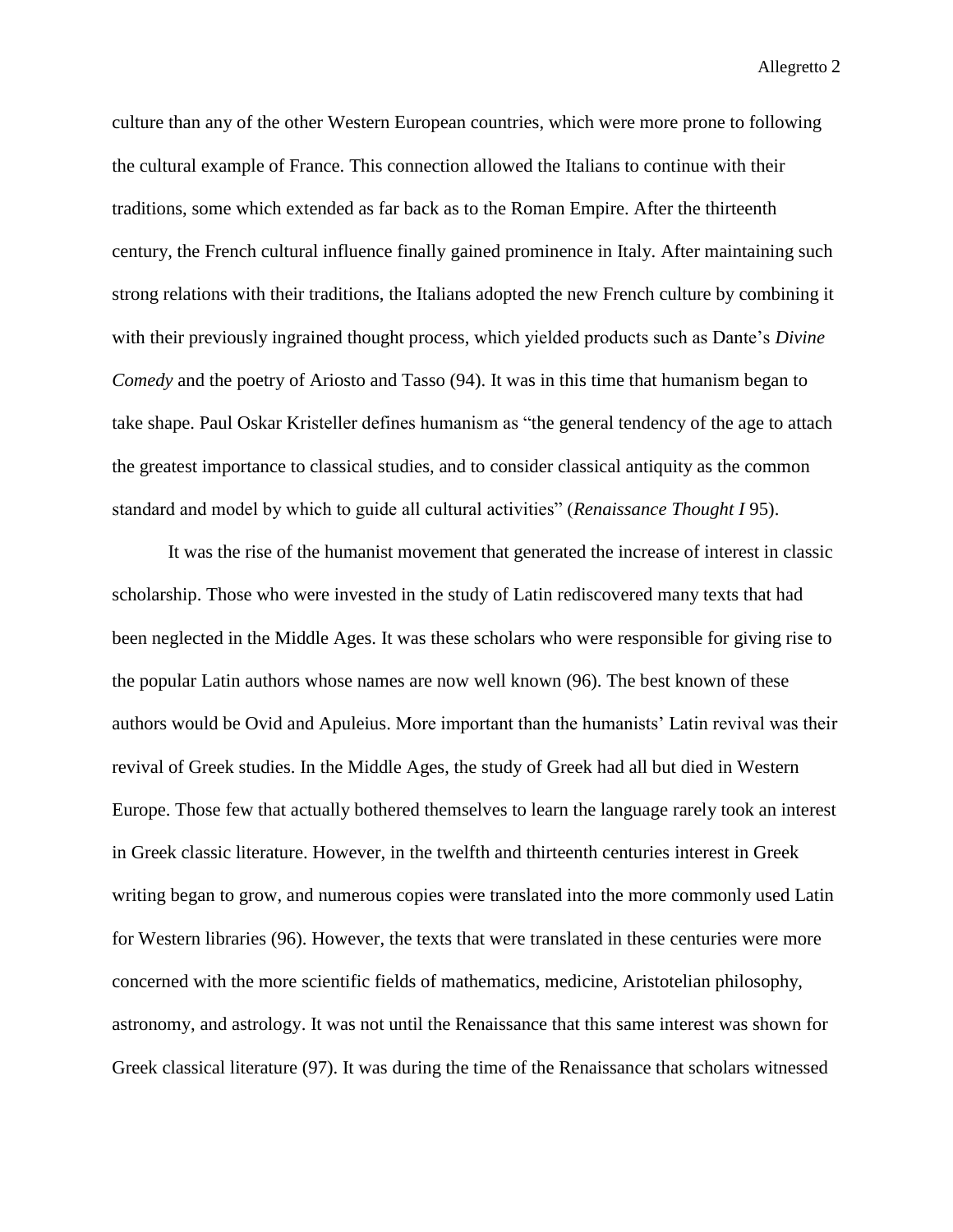a revival and rebirth of education and the arts (92). This rebirth completely shaped learning in the Renaissance. Pretrach, Valla, Erasmus, and Vives all used classical learning to displace the prior system of the Medieval Period (99). By the fourteenth century both classical authors and poetry were taught in Italy. The next century saw classical Greek authors and prose made available for those who wished to learn it outside of the country (110).

These changes meant that not only were classical references available to Renaissance period Italians, but that many were devouring any available information they could get into their possession. The artists of the Renaissance would have been able to use the figures of Antiquity and be aware of what these figures represented. The tradition that these artists laid down would be followed by the later artists of the Baroque period.

Renaissance artists more commonly used Hellenistic literature as a reference for their art because the literature held a higher prestige in Antiquity than the visual arts of painting and sculpting. Because of this, details would be more valued in the written word than in the visual arts. (Kirsteller *Renaissance Thought II* 169). The term "art" applied to almost any handicraft or science in the Latin and Greek languages (166). In Antiquity there was no such thing as "Fine Arts" (164). In fact, in Antiquity there was no muse for painting or sculpture (174), meaning painting was not taken as seriously in Antiquity as it was in the Renaissance and Baroque periods. So, the artists had to look at serious and respectable materials as references to produce serious and respectable materials, which meant that they looked to the literature of Antiquity for their references.

In his prime in the Hellenistic period, Cupid was seen as a deity who held sway over the mortal world as well as the world of the gods. However, by the time of the Renaissance the artists were depicting Cupid in a very different light. This evolution in the Renaissance was slow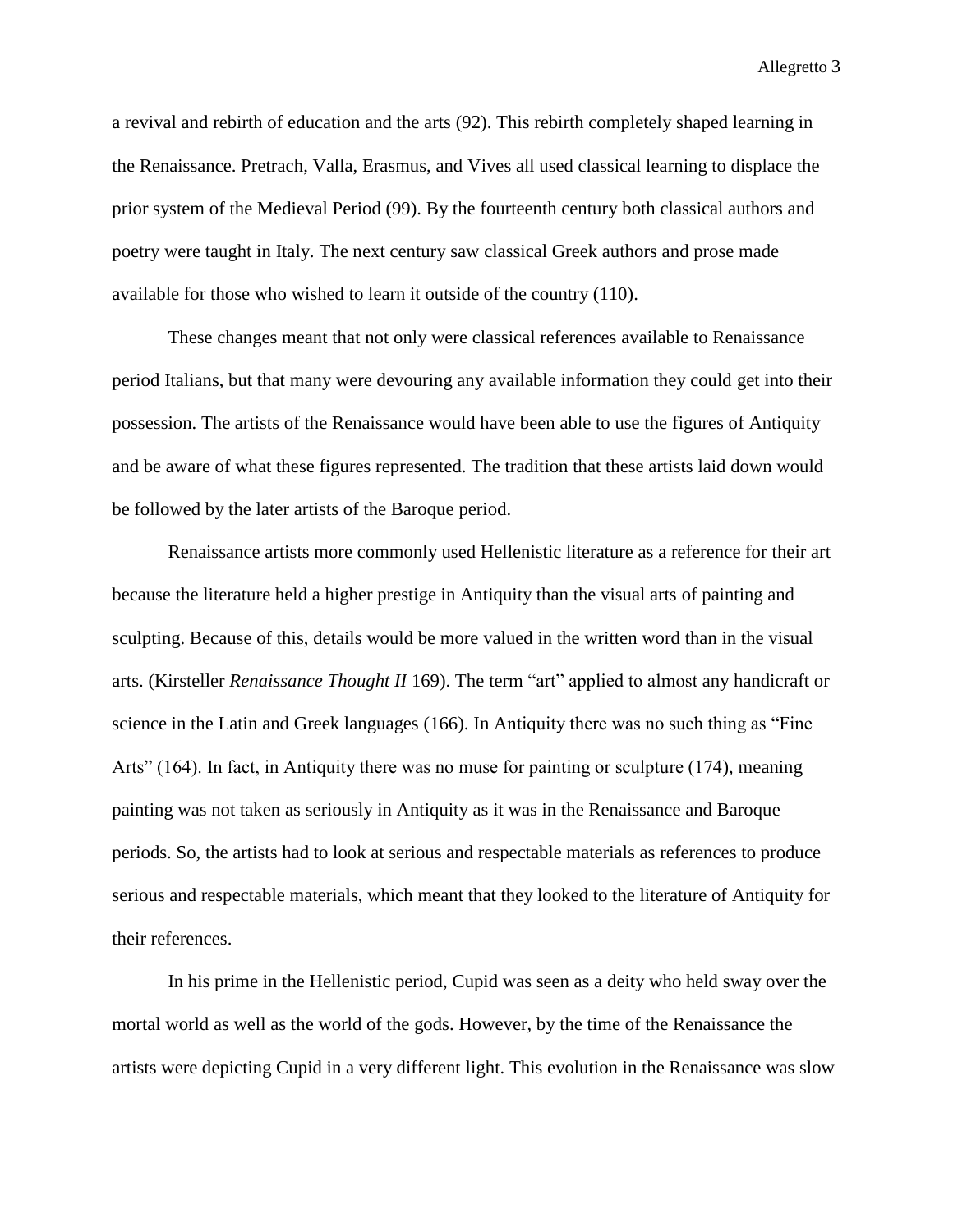but noticeable. A blind cupid was the most prevalent representation of this fallen god. Rather than depicting a naturally blind Cupid with white or glazed over eyes, the Renaissance and Baroque artists followed earlier iconography which blinded Cupid with a blindfold. Blindness became a common attribute of Cupid in art as early as the thirteenth century (Panofsky 105). It was in the beginning of this century that the poet Thomasin von Zerclaere wrote his poem "Der Wälshe Gast," in which Love says, "I am blind, and I make blind" (107), which illustrates the developing belief in Europe that love was blind. This idea was used by poets and artists alike in their work when personifying love.

Interestingly, by making Cupid blind the artists demoted Cupid to the level of the demigods Plutus and Tyche, who represented wealth and fate respectively. These two were often depicted in the Hellenistic times as the ones who were blind and uncaring. In the story of Apuleius" *The Transformations of Lucius,* or *The Golden Ass*, the difference in power between gods like Cupid and the weaker demigods like Tyche is blatantly shown. Throughout the story the narrator and main character, Lucius, provides characterizations of divinity through stories that he hears on his journey, the prayers he makes, and through actual meetings with the gods. Lucius bemoans Tyche for her blindness to his own plight. He was transformed into a donkey and stolen in a raid by bandits. He was forced to work for them as a beast of labor, constantly praying to Tyche that he would be freed from his slavery. Instead, he watched as wicked men like the bandits prosper while righteous men like him suffered. In one instance he tries to outrun a dog that is chasing him: "Breathing a silent prayer to the God of Luck [Tyche] I galloped off at such a speed that I felt more like a heavily backed race-horse than an ass. But even with this remarkable turn of speed I could not out-distance the fate that dogged at my heels…" (Apuleius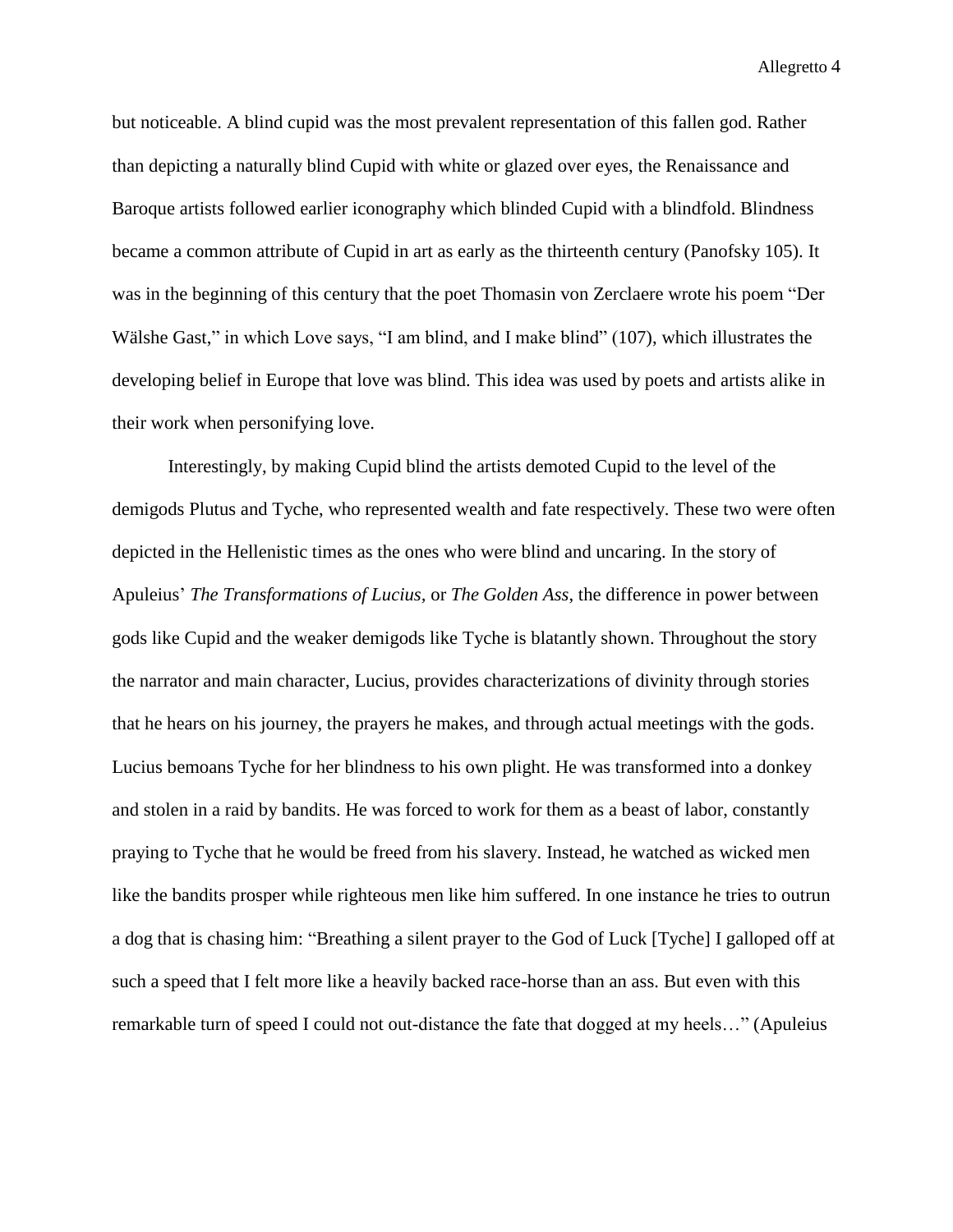76). Tyche turns a blind eye to Lucius" prayers and the dog continues to hound the transfigured man until the he is ensnared in a thorn bush.

Cupid is shown in a very different light in Apuleius" tale, as Cupid"s courtship of Psyche is told as a side story within the narrative. Cupid is a force to be reckoned with in this story. The god is neither cruel nor blind like Tyche. He is "the gentlest and sweetest of all wild creatures" (117). Even the great Jupiter, king of all the gods, recognizes Cupid"s strength and that he is not one who can be controlled. When Cupid stands before Jupiter on Psyche"s behalf, Jupiter shows him respect and praises his power:

> Jupiter pinched his [Cupid"s] handsome cheeks and kissed his hand. Then he said: "My masterful child, you never pay me the respect which has been decreed me by the Council of Gods, and you"re always shooting your arrows into my divine heart—the very seat of the laws that govern the four elements and all the constellations of the sky." (141)

Here, Jupiter calls Cupid out for not showing him his due respect. He also recognizes that Cupid has power over him, and, thus, over all the world. Yet Jupiter does not the begrudge Cupid, rather he accepts all of these things as part of Cupid's nature and agrees to help Cupid become wed with Psyche as long as Cupid agrees to use his powers to find Jupiter a mortal female who is Psyche's equal in beauty. This deal shows that Cupid's power over Jupiter was recognized in the time that Apuleius was crafting his story.

By the time Cupid is depicted in the Renaissance, however, he will have been weakened through blindfolds, bonds, lust, and youth. It must be understood that the paintings that were chosen to act as examples of these weakening attributes of Cupid are extraordinary cases. Three of the paintings were commissioned by royal courts and the fourth (Rembrandt"s *Danae*) is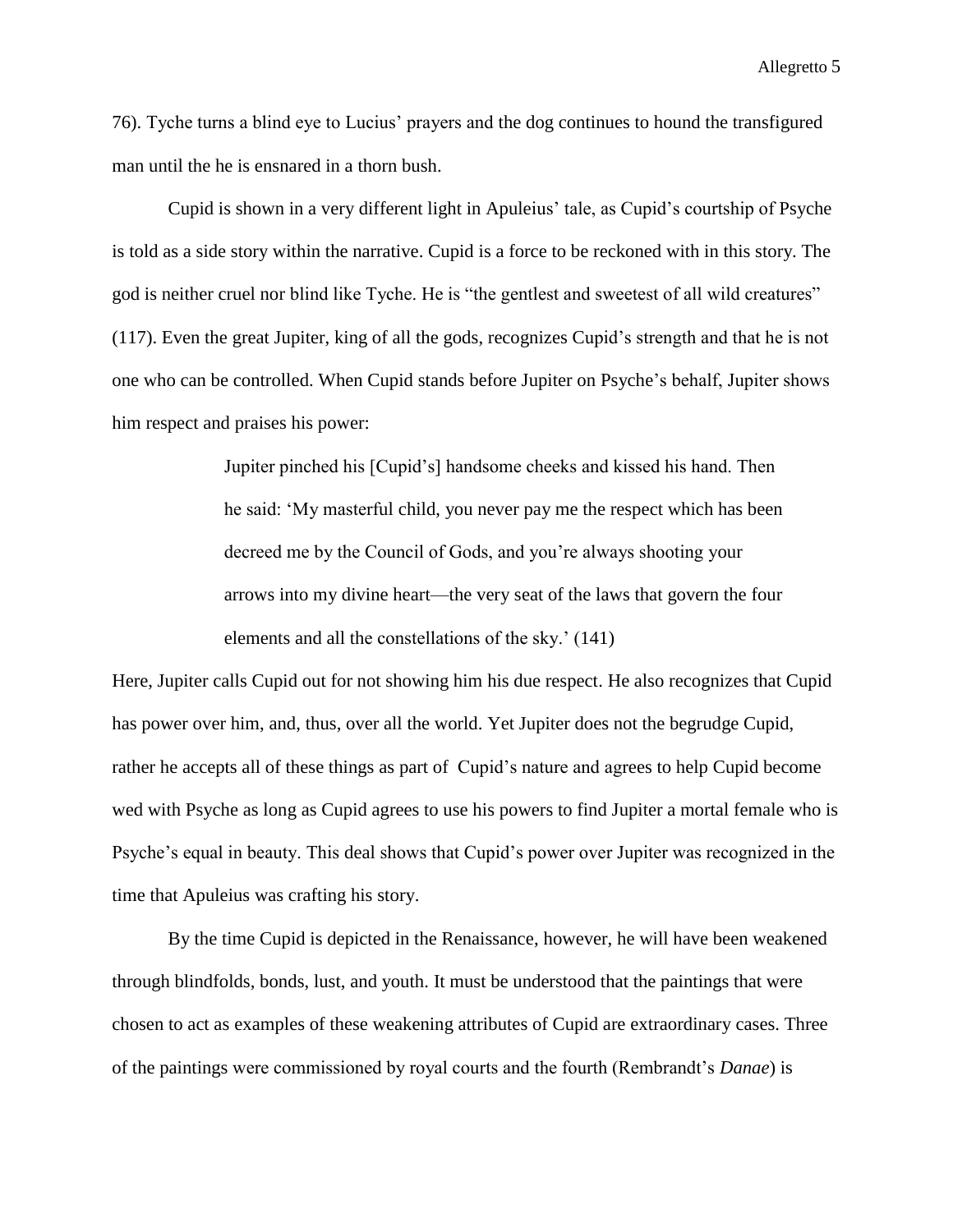believed to have been a gift to an esteemed member of Dutch society. All of these paintings were well thought out, and not a single detail was overlooked by any of their artists, which means that each of the artists who are about to be discussed thought out exactly how their Cupid was going to appear. Though these paintings may not serve as representations of the average Renaissance or Baroque painting, they do serve as the best examples in illustrating each particular weakness.

One of the most ideal examples of a blind or blindfolded Cupid appears in Sandro Botticelli"s painting entitled *Primavera* (Figure 1). The painting was commissioned by the Medici family in 1482. For many years, scholars were of the opinion that the painting had been made for Lorenzo di Pierfancesco because the painting had hung at the house of his nephew and ward Giovanni delle Bande Nere, in Castello in the early sixteenth century. However, recently published inventories reveal that the painting had in fact been meant for the Medici"s Florence palace (Lightbown 122). The painting style of *Primavera* is similar to that of a tapestry due to the fact that in Botticelli"s time paintings and tapestries were considered equals in the art field (123). The idea for the painting"s composition came from an illustration of Dante"s Earthly Paradise out of a Sienese illuminated edition of Dante"s *Divina Commedia* (Marmor 9).

The painting itself is a collection of characters from Greco-Roman mythology. The center figure is none other than the goddess Venus, Cupid"s mother. Surprisingly, Botticelli breaks away from the typical Renaissance portrayal of Venus by depicting her as the goddess of matrimony rather than lust (Lightbown 128). To the right walk Flora and a nymph who is being pursued by the god of winds, Zephyrus. On the other side of Venus are the three Graces who dance about in a circle with their hands and limbs entwined. Beyond them stands a figure that appears to be Mercury. He is reaching up to take a fruit from one of the many trees whose foliage hangs above this large crowd. Amongst these blossoming and overhanging branches flies Cupid.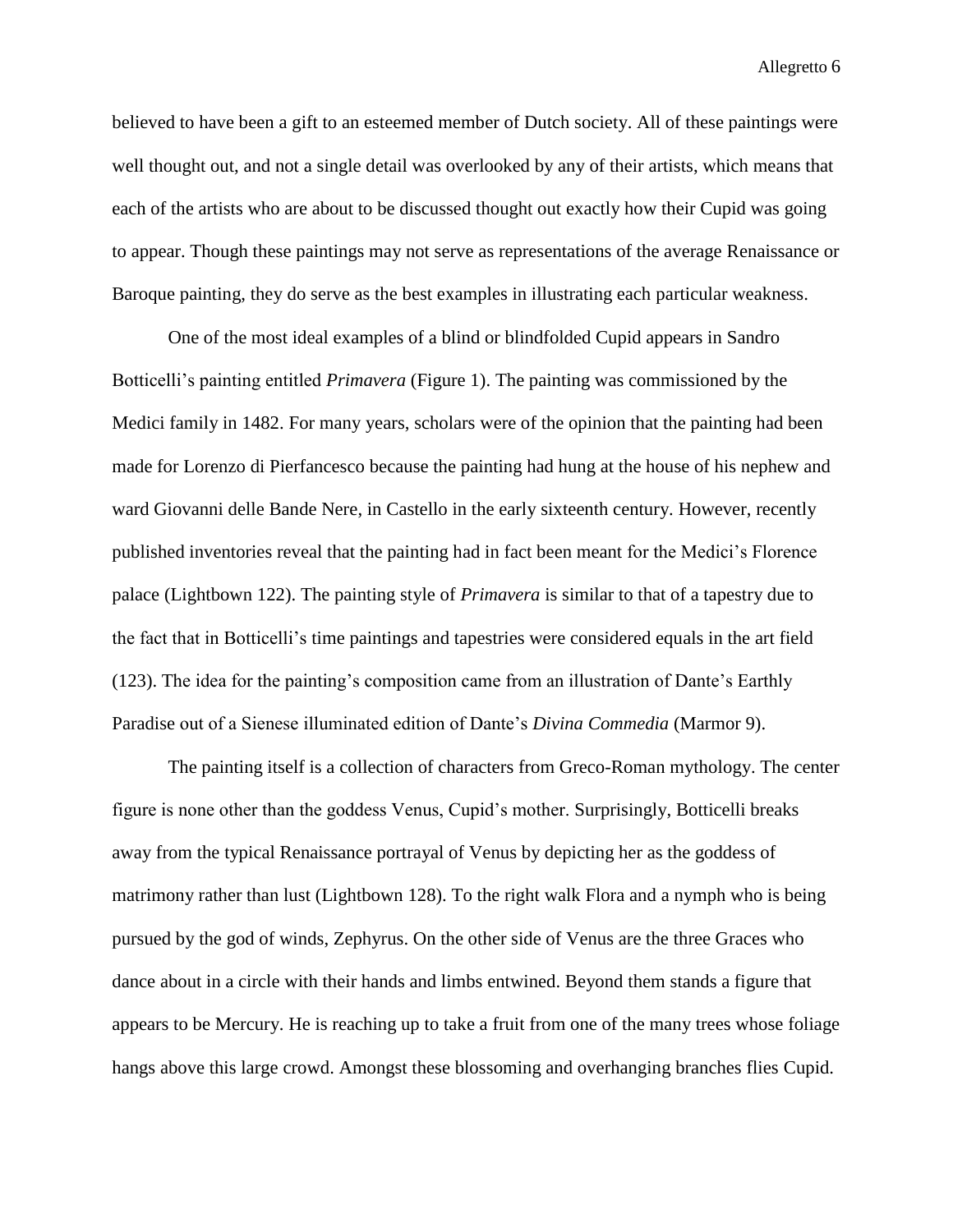His pose is similar to the poses the putti commonly found on Roman sarcophagi, which was often mimicked by the sculptors of the Renaissance, as well as the painters (128). The setting of this jovial gathering is in the garden of the Hesperidies. This setting is revealed by the golden apples growing on the trees. It was the job of the Hesperidies to guard these golden fruits for the goddess Hera.

It is only Venus, the Graces, and Cupid that are of concern for this paper. Botticelli"s placement of Venus makes certain that no viewer will ever miss her son floating above. Botticelli places Venus"s head higher than those of all the other figures besides Cupid"s. This placement leads the viewer"s eyes up to Cupid, guaranteeing that he will not be overlooked. Cupid is unable to see the crowd he flies above, as a white blindfold is wrapped securely around eyes. Despite his blindness he still takes aim with his bow and arrow and directs it into the collection of figures below. His arrow is pointed directly at the Grace farthest from him. His chosen target reveals both his blind state and his ignorance of who is attending this garden party with his mother.

Botticelli made use of any detail he could to show the Graces" pureness and virginity. The most noticeable sign of their purity is the flowing white robes which wrap around their bodies as they dance. Each of these females also wears pearls, which are also associated with purity and virginity (130). It almost seems as though Botticelli has gone to greater lengths to stress the targeted Grace's innocence by adding the extra detail of the pendant around her neck. The jewels that make up the pendant"s design are pearls and a sapphire. The light blue shade of the sapphire was meant to cool fiery emotions and to keep the wearer chaste. This superstition made sapphire rings popular as gifts to nuns, who even today are recognized as chaste figures of chastity (130). As the Graces dance about, they remain ignorant of the looming danger floating above them.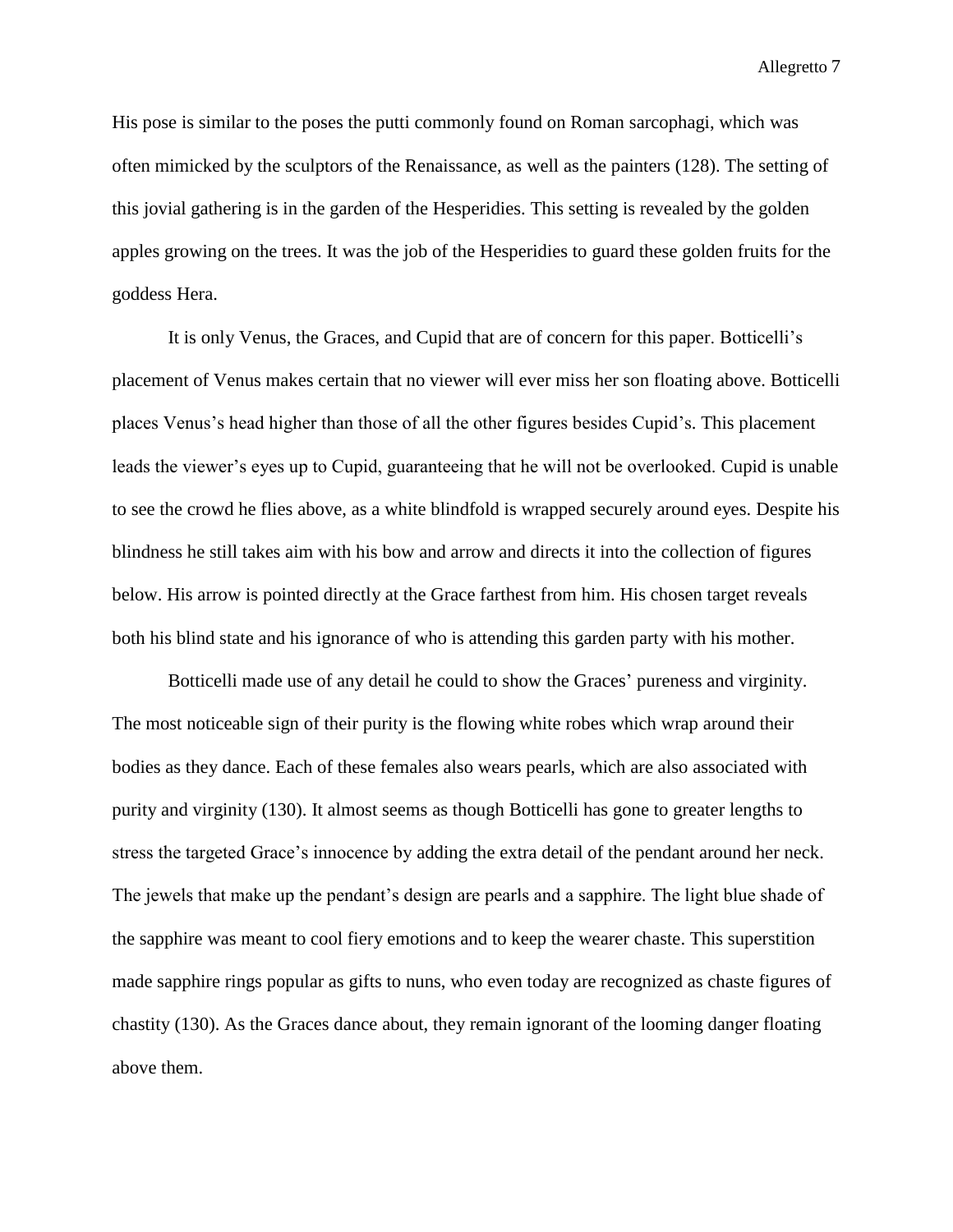The Graces' ominous danger comes from the blind winged youth and his flaming arrow. The arrow's purpose is to ignite its target's heart with the burning flames of desire, similar to Politian"s *Stanze* (128)*.* Botticelli may have found the inspiration for this in a text of Apuleius which found itself often re-translated and misinterpreted in the late fifteenth and early sixteenth centuries. The passage reads:

> You would have taken these round-limbed, milk-white boys for genuine Cupids who had just flown in from the sky or sea. For both their little wings and their little arrows and the remainder of their attire conformed to their beautiful looks, and they lit the path of their lady with burning torches as if she were going to a marriage feast. (Gombrich "Botticelli"s" 49)

Botticelli's cupid is indeed "round-limb" and "milk-white" just as in Apuleius' text. If this text were indeed the inspiration for this Cupid"s flaming arrow, it means that the Botticelli meant for this unsuspecting Grace to soon be infected with a yearning desire that could only be fulfilled in a marriage bed. It is highly likely that this was indeed a source for the artist, since he depicts the blind Cupid almost floating above Venus, matching the description found in Beroaldus" 1501 edition of the text: "Venus began to step forward among the winged cupids whose winglets floated lightly" (49).

All of these elements create an almost cautionary picture of love. In his blindness, Cupid will accidently strike a Grace who is a symbol of purity and chastity. His arrow will infect her with burning desires that will cause her to strip away these attributes of purity so that she can satisfy her lust. If there is any doubt as to the farthest Grace being Cupid"s unintentional target, one need only to look at the number of pearls she wears for confirmation. While the Grace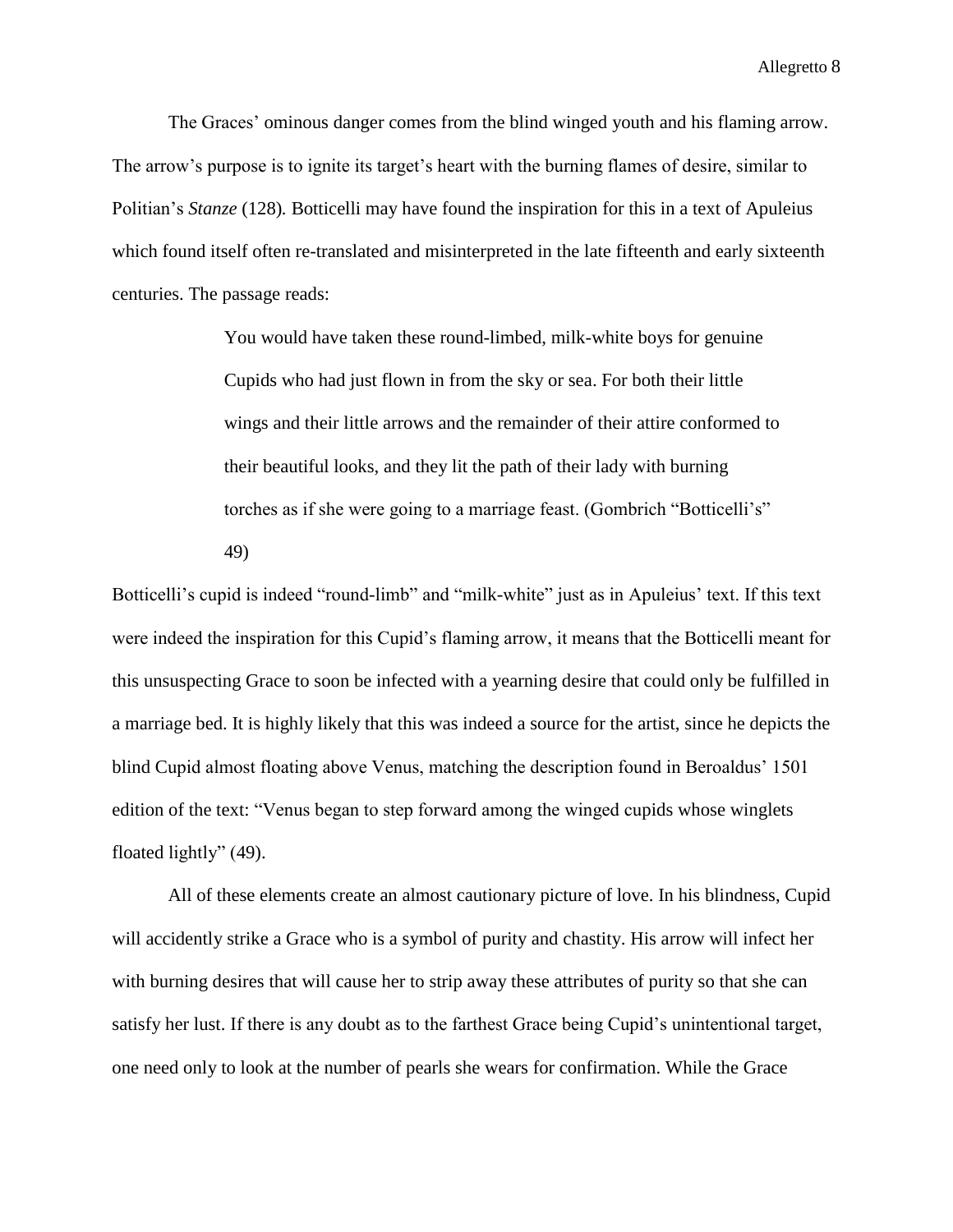closest to Cupid wears stings of the white stones in her hair and while the middle Grace wears dozens of the precious stone as part of the hemming of her robe, the farthest Grace wears only five pearls. It is as if Botticelli intends to make the shedding of this Grace"s innocence fairly easy once she is pierced by Cupid"s flaming arrow. By having fewer pearls to show her status as a virgin, it will be easier for her to discard them faster than either of her sisters. This minimal amount of pearls seems to almost doom her, for she has fewer safeguards and delays on her road to the wedding bed. Her vulnerability creates caution for all mortal females. If a Grace seems liable to fall into the throws of temptation because of the fires of love, how could a mere mortal hope to be safe? The painting further illustrates that love is blind and capable of hitting anyone. Cupid"s blindfold stops him from recognizing who should serve as a target, meaning that he may shoot those who have no wish to have passion kindled within them.

Just as his blindness will cause him to hit an unwitting target, blindness also causes the Cupid to not see the dozen of likely targets that would not mind being pierced by his arrow. There is the Grace who is closest to the paintings center who glances over her dancing sisters and watches Mercury, who stands by viewing fruit instead of realizing the attention from the Grace (Marmor 12). If Cupid were to have his vision, he may realize his arrow would be put to better use for this pair than for the unwitting Grace he is about to strike.

Another theme that contributes to the idea of a weakened Cupid is the bound Cupid. The best representation of which was inspired by the Renaissance tradition and crafted in the Baroque period. It is Rembrandt van Rijn"s simply titled painting *Danae* (Figure 2)*.* The painting was crafted as a gift for Constantijn Huygens in 1639 (Schwartz 130). It is theorized that Rembrandt's lover, Saskia, served as the model for the central figure of Danae. The painting was one of the few mythological paintings that Rembrandt would make in the 1630s (Wallace). The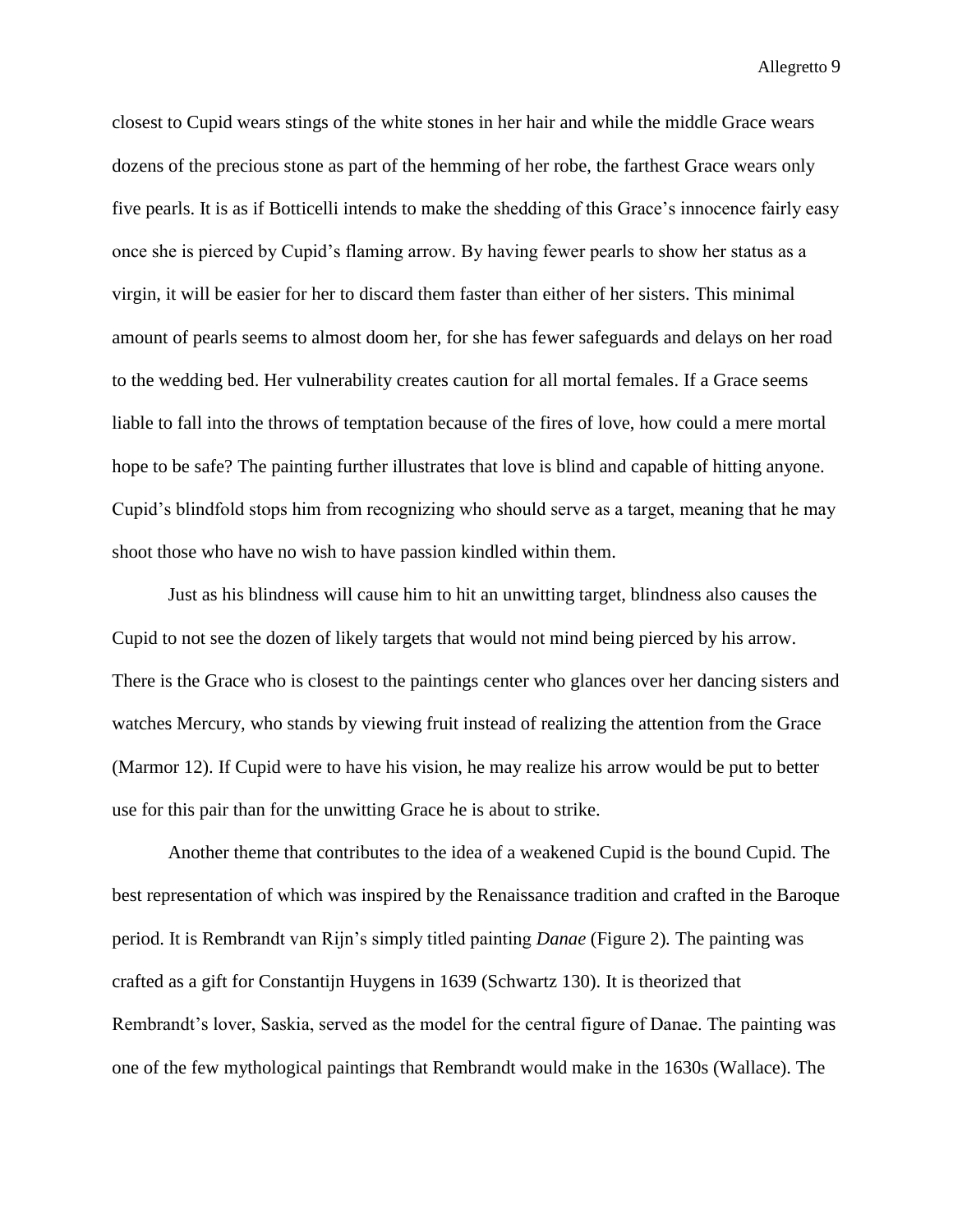painting was only altered by Rembrandt once after its initial completion. In the 1650s Rembrandt would repaint the image to move Danae"s hand to heighten a more mature sense of beauty in woman (Gerson 112). However, some scholars argue that the picture is not actually of Danae. These scholars suggest other, lesser known women of classical mythology are the central figures of the painting. However, the majority follow Panofsky"s theory that the figure is indeed Danae greeting Zeus. The painting is currently located in the Hermitage in Leningrad (Wallace). *Danae*'s original appearance was destroyed when a man slashed the painting's canvas and splashed it with acid. Though the painting was saved, the golden light that once depicted Zeus is all but gone. Besides this, all details were saved by conservators.

The myth of Danae is a tragic tale of forbidden love that never makes any true links to Cupid. Despite this, Cupid is present in a majority of painters" depiction of the forlorn woman being visited by her lover. In the original story, Danae is locked away in a tower after her father, King Akrision, is told by and oracle that she would bear a son who would eventually kill him. Her father decides to have her locked away from all humanity to prevent the fulfillment of the prophecy. However, the great god Zeus spots Danae, and approaches her in the form of a golden shower. Through this meeting, Danae finds herself pregnant with a son (Wallace). Rembrandt chose to show a scene within the story that was fairly commonplace amongst his contemporaries, that is the meeting of Danae and the golden rain or light. What makes Rembrandt"s painting unique among these is his use of Cupid.

The painting shows a nude Danae reclining upon her bed. Her hand reaches into a golden light that diffuses throughout the entire room. This light is, of course, her lover Zeus. Her face is dreamy, if a bit sad. Her elderly maid leans in, but is unable to see anything amiss. Meanwhile,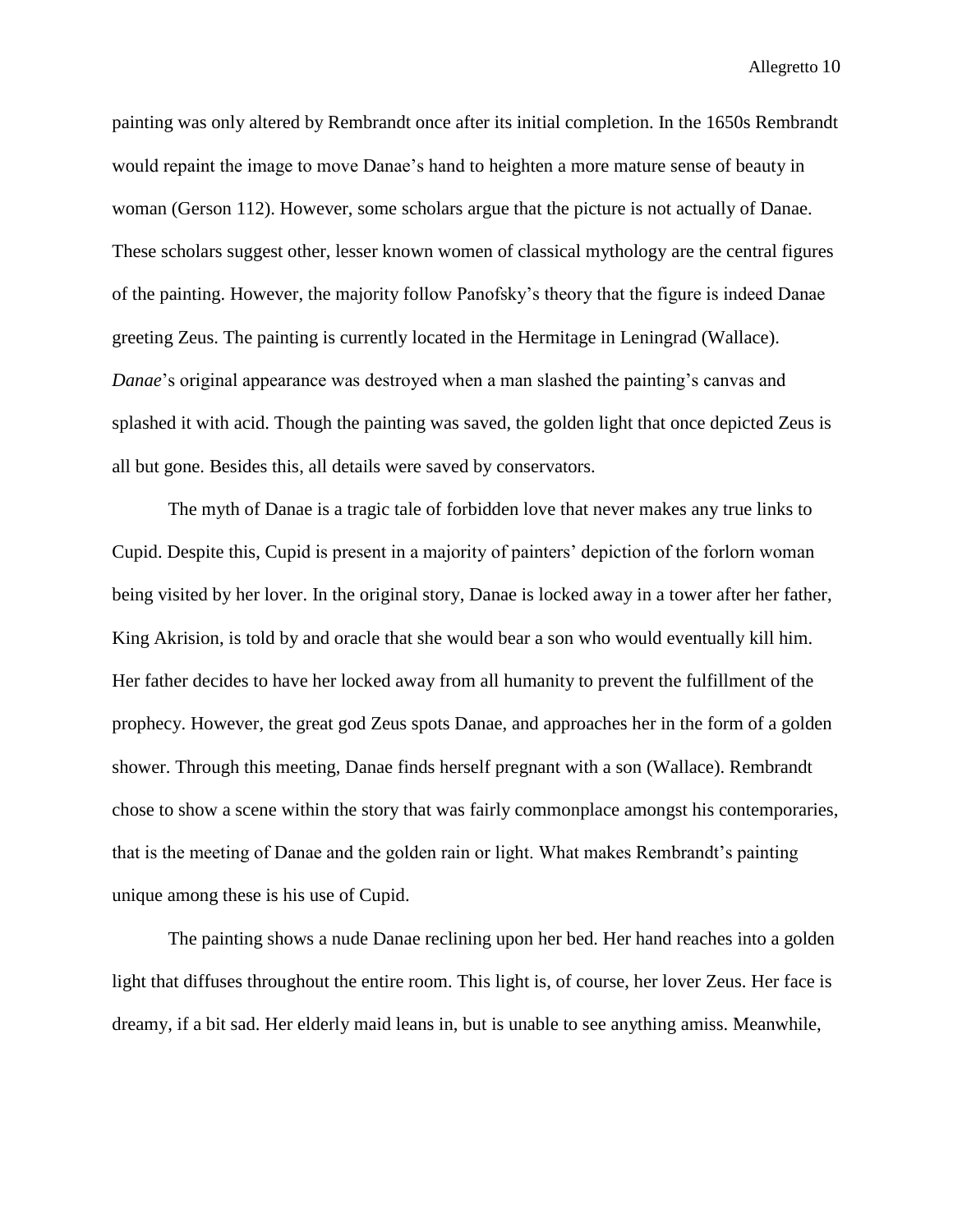Cupid watches on in tears. Cupid appears to be a part of the headboard on which he rests, and can easily blend in with his surroundings.

When Rembrandt painted *Danae* he was making common use of brass plaque charms in his painting. For example, in an etching from the same year as *Danae* Rembrandt made an etching of Joannes Wtenbogart with a brass sculpture of the serpent of Moses in the background. Rembrandt made use of brass plaques in *Danae* by depicting Cupid as one so that he could incorporate the weak and winged youth. He accomplished this by making Cupid a part of Danae's elaborate headboard. (Schwartz 129). The figure reclines atop the headboard with his hands bound in front of him. His head is lowered as tears fall down his cheeks. His face is contorted by his pain and sorrow. The other two full bodied characters in the painting, Danae and her female servant, are oblivious to Cupid's agony.

But why is Cupid bound and crying if this is a painting that depicts the two lovers coming together? It is to show Cupid"s weakness and inability to aid Zeus and Danae in their affair. By binding Cupid, Rembrandt shows that the demoted god is not permitted to assist the pair in anyway. He is forced to sit and watch them, and despair that their love will never last. His bindings prevent him from shooting the lovers with his arrows, thus unable to infect the two with an undying love.

Rembrandt also highlights the bound god"s helplessness by making him part of the furniture. In doing so, Rembrandt makes Cupid a part of the prison that was constructed to keep Danae forever chaste. The god sits upon the headrest with his body illuminated, but the illumination fades away in his wings. His wings fade into the same tone as the rest of the bed"s ornaments, which renders Cupid as a mere piece of Danae"s prison. Cupid is thus bound and kept from his proper and assigned duties because he has become a part of something that goes against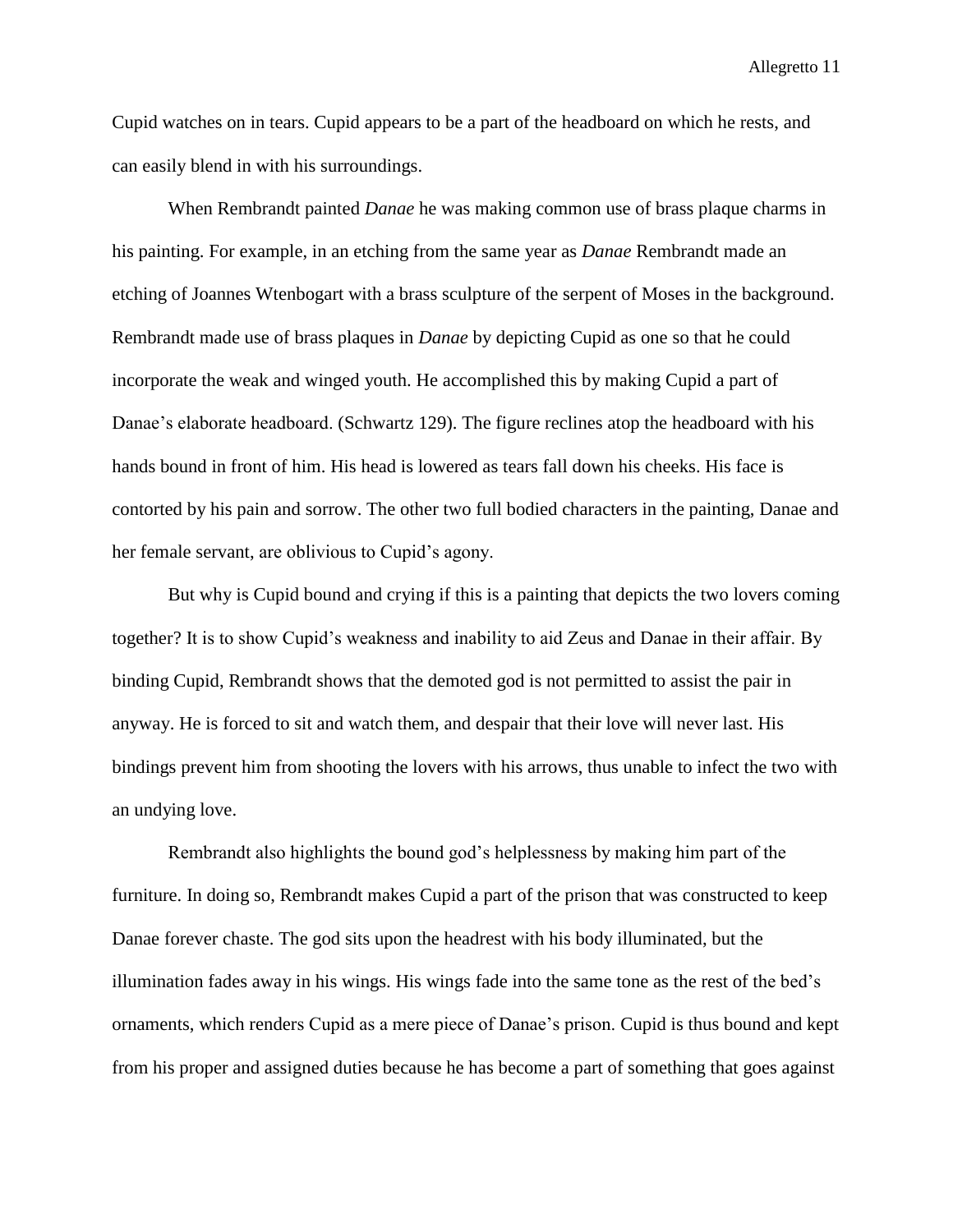his very nature. The combination of his binding and becoming a part of the problem has driven Cupid into the deep and horrible agony that is witnessed by the painting"s audience. It means that while love does exist in Danae's world, it is unable to actually intercede in her life.

Rembrandt"s representation of the myth is different compared to others of its time. For one, Zeus is depicted as a golden mist coming to Danae, not as the shower of golden coins that is commonly used in the paintings of his predecessors and contemporaries. Another difference is his choice to directly acknowledge Cupid"s weakness instead of only weakly alluding to it. For example, in Titian"s 1544 *Danae*, which currently resides in the Gallerie Nazionali di Capodimonte, the artist portrayed Cupid as unbound and obediently following Zeus (Humfrey 199). Even though Titian"s Cupid is attempting to assist the lovers with their forbidden romance, he is unable to fulfill anything. Even though he carries a bow, Cupid is defenseless and without any arrows. Without his arrows, Cupid will not be able to work any of his powers. Titian did not follow with Rembrandt"s example; instead choosing to allude to Cupid"s weakened state instead of directly parading it like Rembrandt.

The less noticeable theme of Cupid being weakened through beauty is best represented by Agnolo Bronzino"s *An Allegory of Venus and Cupid* (Figure 3), which currently resides in London"s National Gallery. There is minimal knowledge on this paintings provenance, except for a short description by Vasari stating that "…a painting of singular beauty, which was sent to France for King Francis; in which was a naked Venus with a Cupid who was kissing her, and on one side Pleasure and Play (il Giuoco) with the other loves, and on the other side Fraud, Jealousy and the other passions of love" (McCorquodale 87). However, McCorquodale points out several flaws in trusting Vasari as the only source for *An Allegory of Venus and Cupid*"s provenance. He points out that the Vasari does not record all the figures in the painting. McCorquodale"s only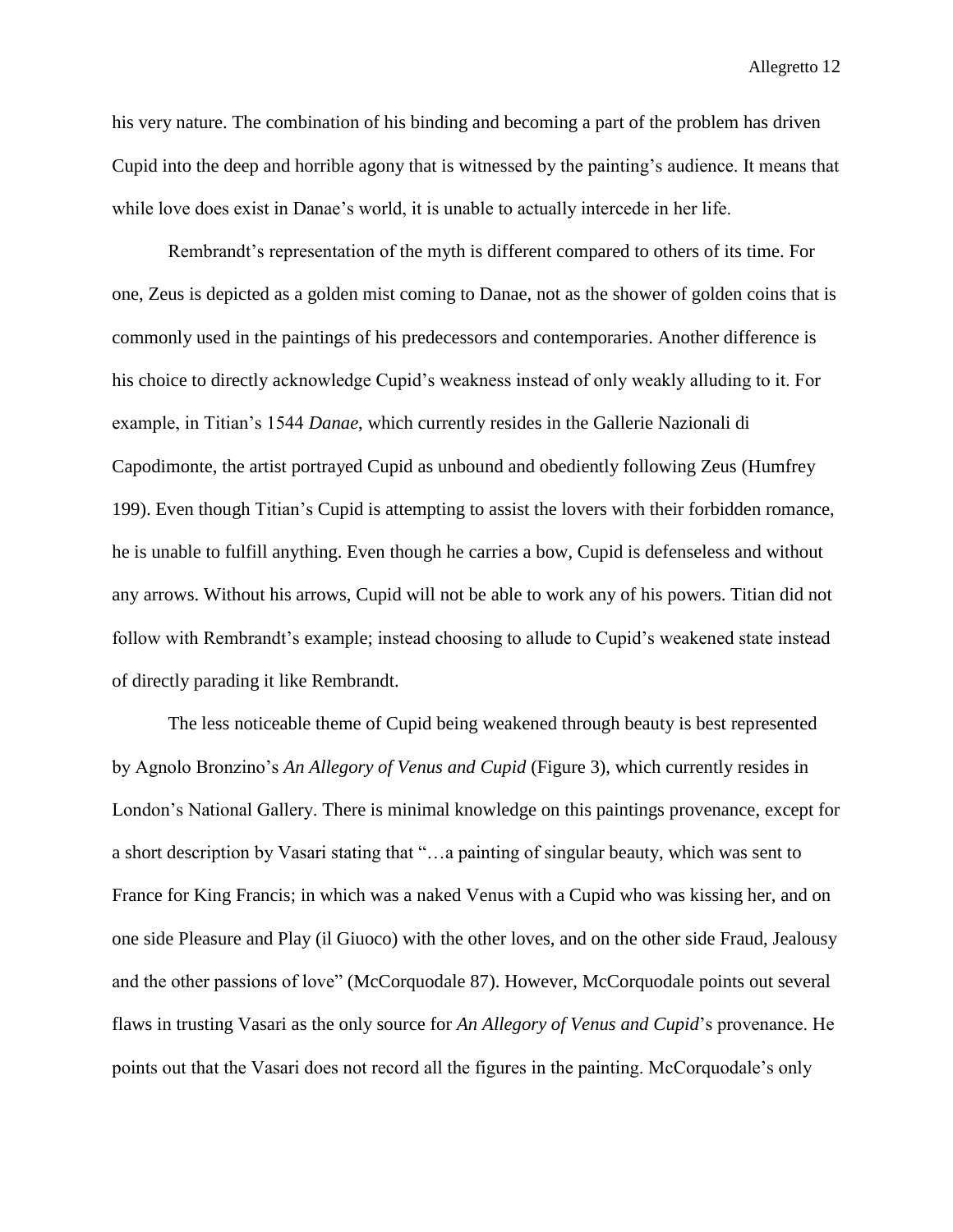explanation for this is that it is that Vasari wrote this description down years after the painting was sent to France; these years that passed may have faded his memory. Or it is probable that Vasari never even saw the actual painting and was working from other discriptions. What is known of the painting"s history is that it came to reside in London"s National Gallery after leaving the Beaucousin collection of Paris, and that the there is no evidence of it ever being in the French Royal collection (87). This confusion makes it harder to discern just who the painting was intended for, which could have possibly helped to solve some of the mysteries behind the artwork.

The masterpiece itself is complex and loaded with symbolism. There are a large number of *pentimenti* that are both discernable with either the viewer"s own eyes or with the assistance of an X-ray photograph, meaning that Bronzino must have been pressed to complete the painting quickly, something that is quite unusual for this particular artist (88). The style appears heavily influenced by Mannerism with the figures taking extreme poses. Unlike Botticelli"s *Primavera*, this entire painting is dedicated to showing Cupid"s weakness.

The two main subjects of the painting are Venus and Cupid. Venus allows Cupid to caress and kiss her as she steals his golden arrow and prepares to pierce him. Swinburne provides the best literary portrait of the mixture of coyness and deception in Venus" eyes. His description of the goddess" eyes reads, "Cold eyes that hide like a jewel/Hard eyes that grow soft for an hour" (88). As Venus seduces her son, the other figures watch on. Folly, in the guise of a young boy, grins foolishly as he walks towards the couple, preparing to shower them with a handful of pink flower petals. Behind him stands the demented form of Pleasure. On the other side of the romantic pair in the center huddles Jealousy, who is tearing at her hair and goes unnoticed by any of the others in the busy composition. Behind these five figures Time and Fraud fight over the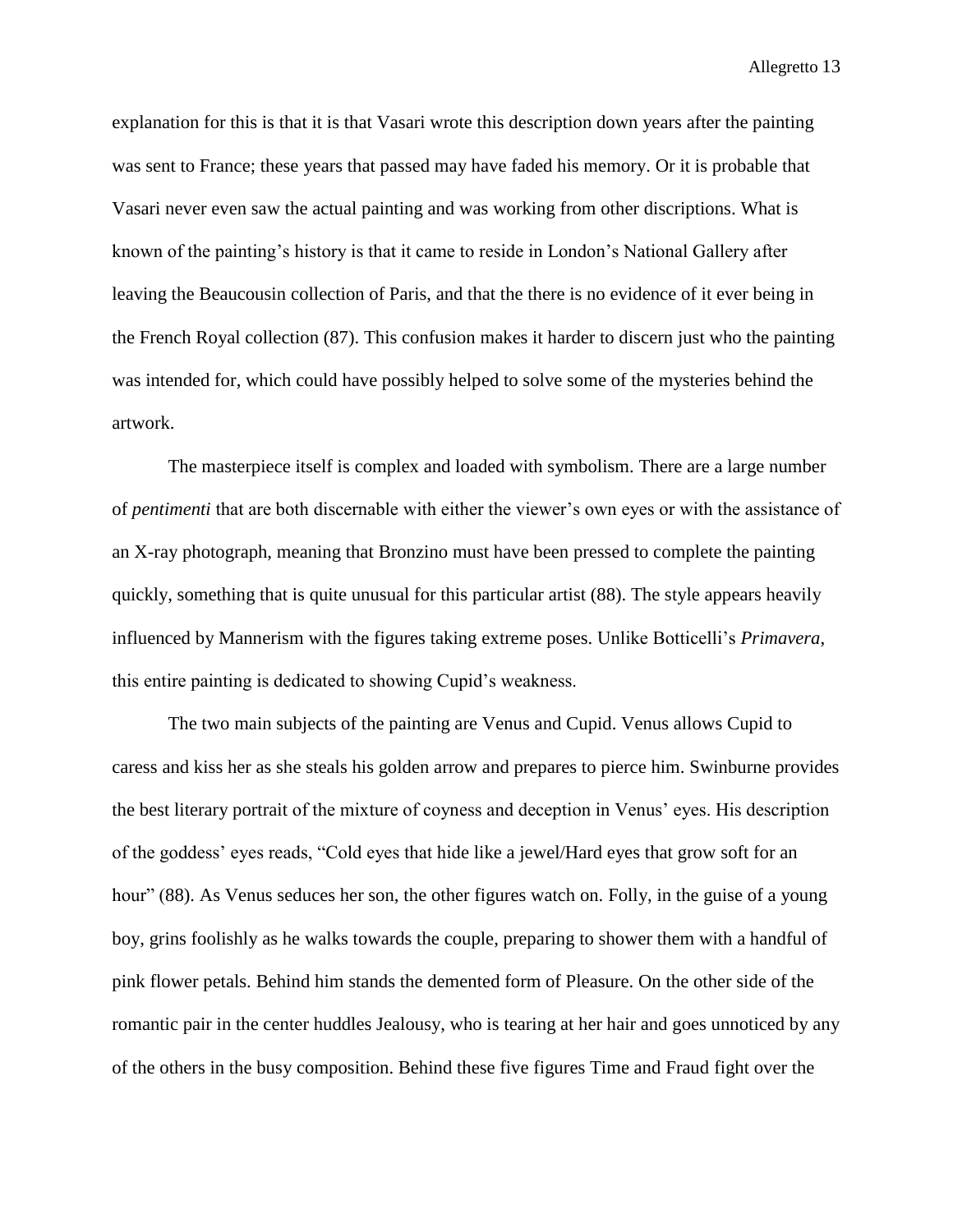blue cloth that conceals the illicit love affair. Fraud tries to keep the cloth up, while Time fights to wrench the cloth from her hands and reveal what is happening. Time appears much stronger and determined than Fraud and is destined to eventually win.

All of these things reflect poorly for Cupid. Michael Levey"s proposition that the painting"s proper title should be changed to *The Triumph of Venus* is an excellent one (89). The entire painting is about Venus' triumph over Cupid, or rather beauty over love. Venus has succeeded in stealing the heart of Cupid's power, his arrow, from him with him being none the wiser through her trickery. Should the fact that Venus is a representation of beauty be contested, one need only to look at what the goddess holds in her left hand. In this hand is the golden apple which she won when she was selected as the fairest of all the goddesses by Paris. The presence of the apple in the painting affirms Venus" standing as both the most beautiful goddess and the goddess of beauty. Thus, Venus is the personification of beauty, just as all the other characters represent a more complex idea.

It appears that many of the players in the scene are working to aid Venus/Beauty in her triumph and seduction of Cupid. Folly blocks the bitter side of Pleasure from Cupid"s sight. If Cupid were to look in their direction at the moment, the young and winged boy would only see the sweet side of Pleasure which offers a piece of a honeycomb. Pleasure helps Venus/Beauty seduce Cupid by showing him only her sweet side. Folly succeeds in blocking the deformed reptilian body and hand bearing the bitter stinger from Cupid"s gaze. McCorquodale makes an intriguing point when he deduces that the only people able to see the dark side of Pleasure are the non-participating viewers of the painting (89). Fraud also aids Venus/Beauty"s seduction by holding up the sheet that shields the affair from the rest of the world.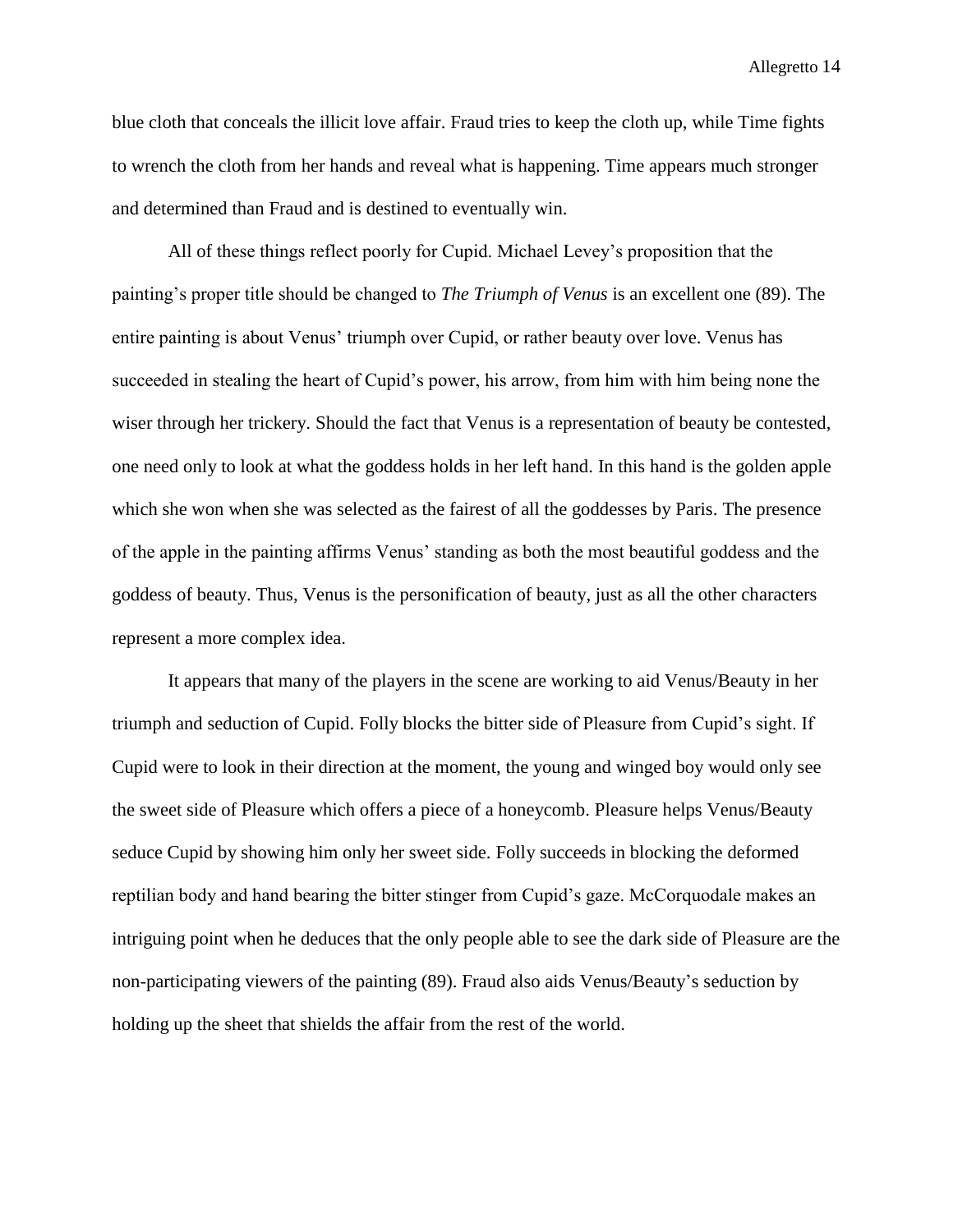There are two figures who do not aid Venus/Beauty. Jealousy watches and becomes contorted by her despise of what she sees, but she does not intercede for Cupid. The only one who tries to help the young boy who has been blinded and made a fool by the beauty of the woman before him is Time. Time struggles against Fraud to reveal the affair and spare Cupid from the humiliation of being seduced by his mother. His struggles are in vain though, for Venus/Beauty already holds Cupid"s arrow, and she will pierce the boy with it before Time can rip the cloth from Fraud"s hands and Cupid will be infected with infatuation and the fires of love.

Bronzino"s Cupid has none of the strength and power of the Hellenistic Cupid. The Cupid of Apuleius" *The Transformations of Lucius* never sought after Venus in this fashion. Nor did he ever fall prey to his mother"s manipulations. In fact, the story of Cupid and Psyche within *The Transformations of Lucius* feature Cupid continuously out-manipulating Venus" plans. This Cupid of Antiquity would never let himself be duped by one of Venus"s lustful glances and demure smiles.

The final representation of the weakened Cupid is probably the most prevalent in art—the cupid that is weakened by his own youth. An excellent example of this weakening is Titian"s *Education of Cupid* from 1565 (Figure 4). *Education of Cupid* was painted in Titan"s decline, when the artist was well into his 70's (Morassi 48). The painting's original owner was Antonio Pérez, who served as the chief minister to Philip II (Humfrey 341). Titian had painted many pictures for Philip II and his court in this decade, including the 1564 *Last Supper* and *Christ and the Pharisee* in 1568 (Morassi 48-50). Since *Education of Cupid* bears a similar composition to Titian"s earlier *Allegory of Marriage*, many have presumed that it bears a relation to marriage. However, it is unlikely that the painting was meant as a type of wedding gift, since Pérez was already married when he received the painting (Humfrey 341). In 1648 Ridolfi mentions the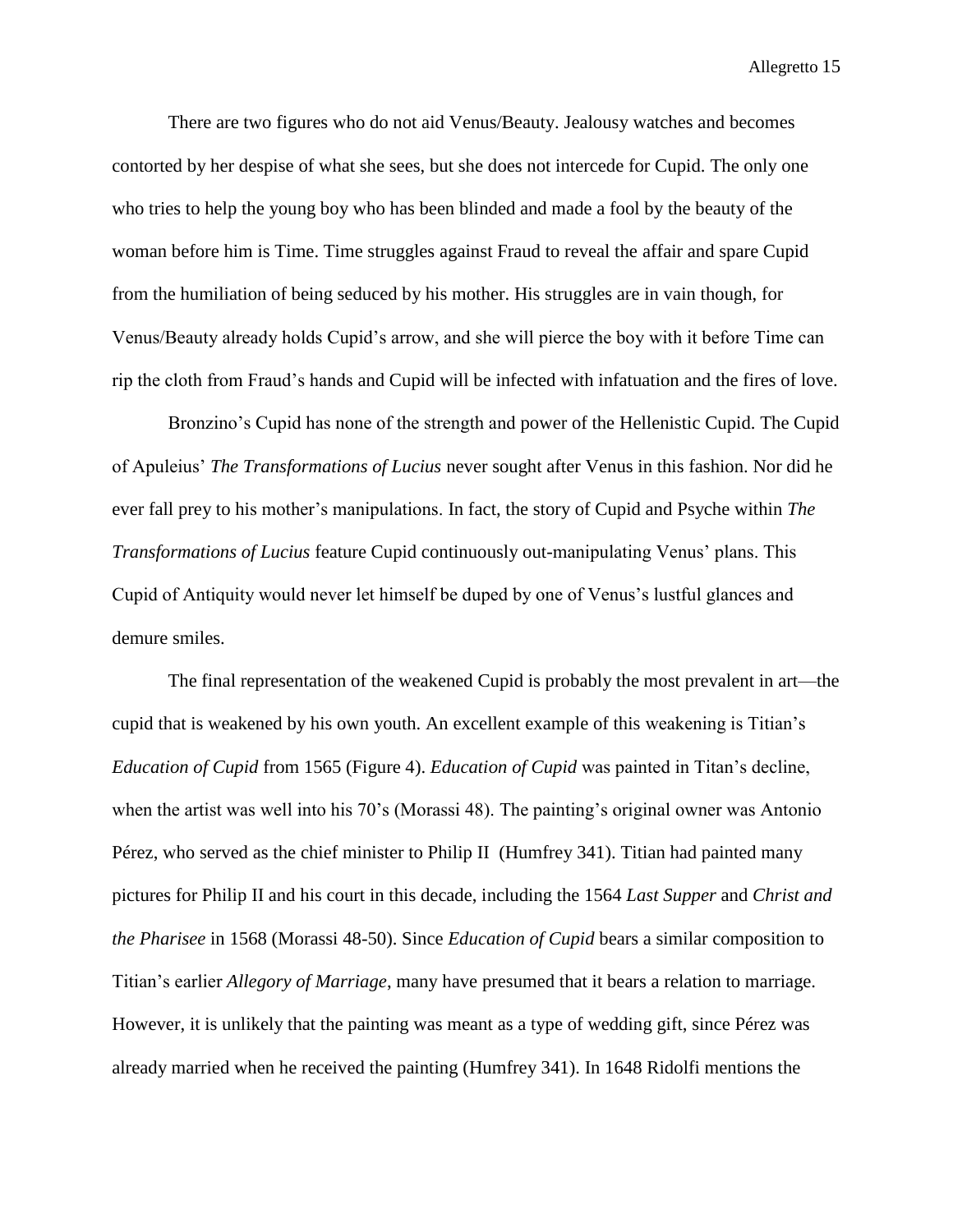painting, calling it *The Graces and Cupid,* in the house of Prince Borghese (Morassi plate 29). Besides the previously mentioned two names, the painting has also been called *Venus Blind Folding Cupid* (Humfrey 341).

The painting features two cupids, each as a young and fearful child. They gather by Venus, one laying his head in her lap and the other one hiding behind her shoulder. Across from the trio stand two nymphs who hold Cupid"s traditional bow and arrow. Panofsky suggests that the two youth represent Eros and Anteros. Eros is the one who stands in front of Venus, and represents blind, earthly love. Anteros is the youth behind Venus, and represents the clearsighted love of the divine according to Panofsky (341). Despite just what portion of Cupid these two are meant to represent, they also effectively show the two ways youth cripples Cupid from completing his purposes in Renaissance and Baroque art.

Eros, the representative of earthly love, is reduced to nothing more than a terrified child seeking comfort from his mother. He twists his body away from the approaching nymphs, fearful of them like many young children to strangers. He buries his face in Venus" lap, as though hoping she will protect him and send away the other two females. This youthful embodiment of Cupid does not have any desire to claim the tools of his trade being offered to him by the nymphs. The cupid of Apuleius" time would never show such fear and cowardice. Nor would that Cupid deny himself the bows and arrows which gave him power over Zeus himself. Where Apuleius" Cupid was self-assured and proud, Titian"s Cupid, in the form of Eros, flees to his mother for comfort and assistance. Instead of receiving said comfort from his mother, the Eros Cupid is instead blindfolded by his mother, which further inhibits him. In his youth, he trusts his mother and does not fight this further weakening. Even if he tried to shake her off, he would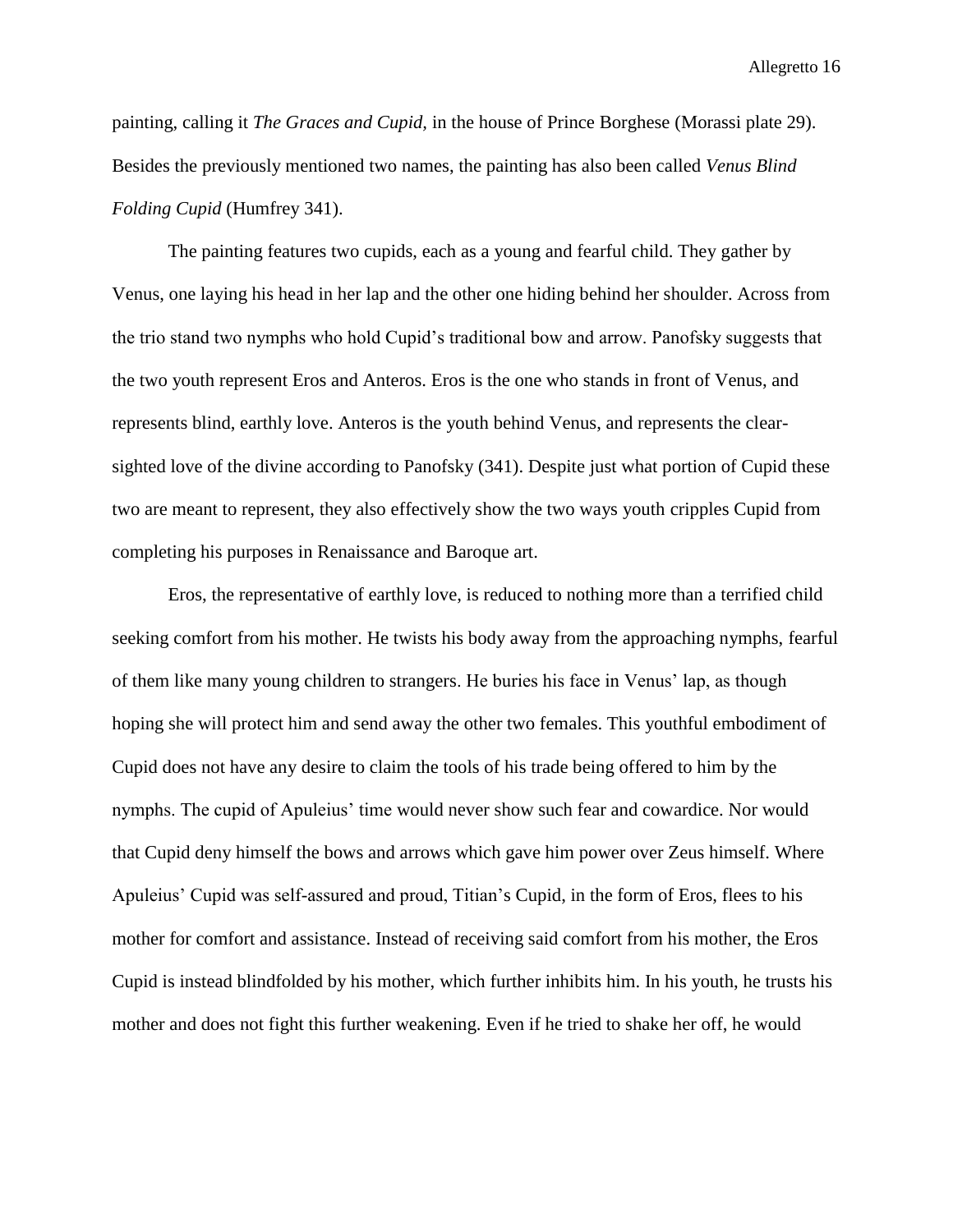easily be subdued by his mother. It seems likely that some fight like that may have happened, as Eros seems to sulk at his helplessness as the blindfold is tied around his head.

Meanwhile Anteros, the representative of divine love, cowers behind his mother. He is no more willing to claim his bow and arrow from the well meaning nymphs. He hides behind Venus, cautiously peering over her shoulder to see what the nymphs are doing. Even though he makes eye contact with them, his body posture shows that he is still shifting back and forth, uncertain of what to do about these two nymphs. Anteros fears these women and the duty they are trying to bestow upon him just like his counterpart, Eros. Here Titian shows Cupid as a child who is frightened of his future and adulthood and not as the calm and confident god known to Antiquity. That Cupid would certainly never hide behind his mother, especially from something as minor as a pair of nymphs. Even though Venus has her head turned to speak comforting words to this son, he appears to not be yielding to her words of comfort. Nor do the kind and comforting words spoken by the nymphs, who are obviously trying to get the boys to trust them, seem to have any effect upon Anteros or Eros.

Should Eros or Anteros ever overcome their fears of the nymphs and accept the gifts, they still need to be taught how to wield them, which would lead to the education which is mentioned in the painting"s title. This level of youth induced naivety and innocence further weakens the pair, as they now must be taught how to do something which seemed to come innately to Cupid in the stories of Antiquity.

Youth seems to have made these Cupids far more complacent than their more mature counterpart of Antiquity. Titian depicts the two inhabiting a world full of the soothing colors of blue and white, colors that would be used to calm the senses rather than arouse them. It is outsiders like the nymphs who are introducing the Cupids to fiery and bold shades of red, a color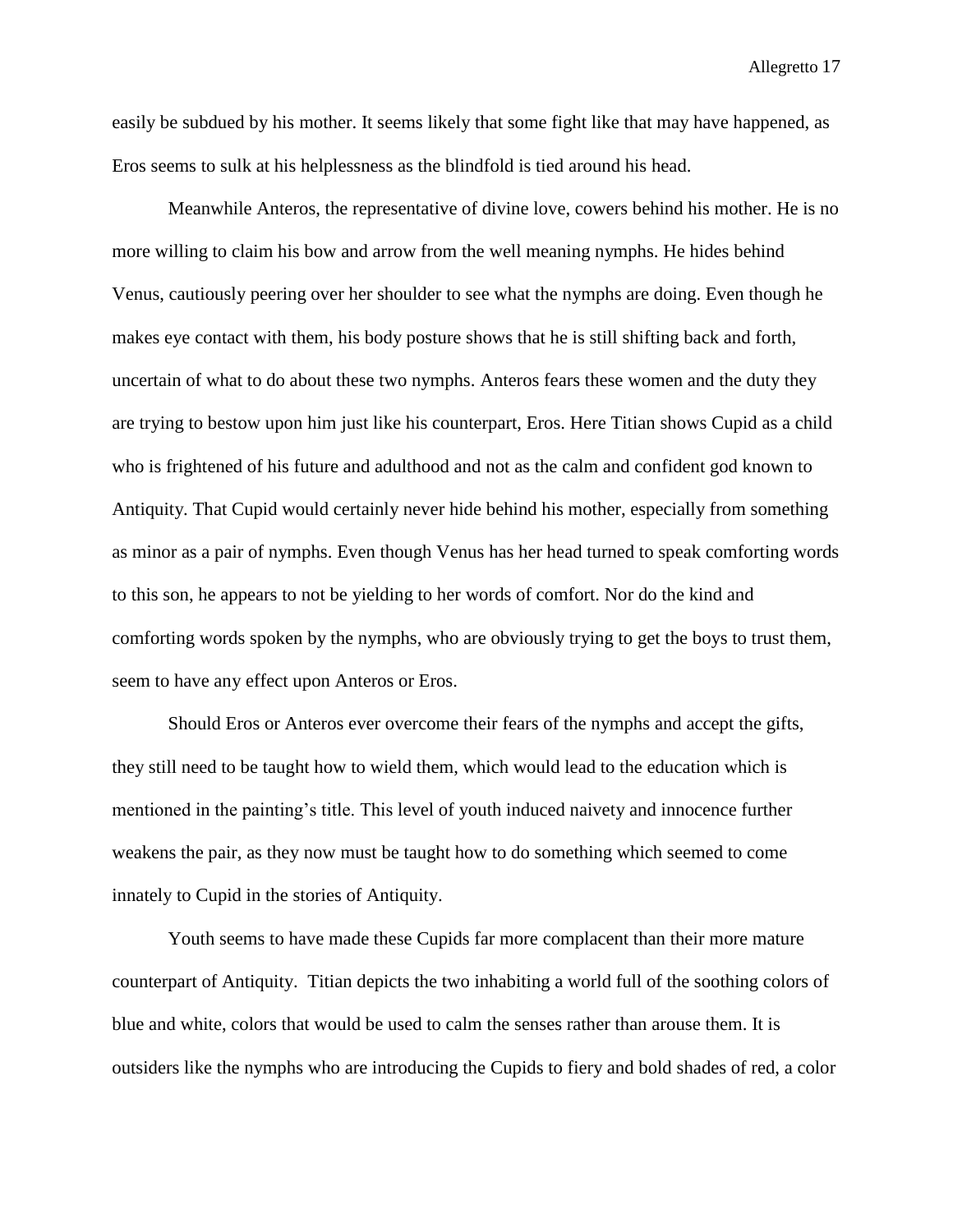meant to invoke strong emotions like love. But in youthful fear of the unknown, Titian"s Cupid"s flee from this color, which should very well be a part of their nature.

Thus, Cupid is effectively weakened by his own youth. Titian shows Cupid as a young child who is fearful of his adult responsibilities. He also depicts the Eros version of Cupid as seeking poor council from his mother believing, like many children, that he can blindly trust his parent, which actually leads to poor Eros actually being made blind by Venus. At the same time, Anteros witnesses this, yet his youthful naiveté still leaves him trusting Venus from the inevitable.

Depicting Cupid as a child was not unique; rather it was the accepted norm of both the Renaissance and Baroque periods. However, not all of these depictions show a youthful Cupid directly weakened by this youth. Botticelli"s and Rembrandt"s Cupids were not weakened by youth, but by external bindings like blindfolds and shackles. In the case of Bronizino, some might argue that Venus, and thus beauty and lust, triumphed over Cupid by taking advantage of his youthful naiveté. However, after an examination of this Cupid"s almost aggressive advancements towards Venus, one can tell that he is not inexperienced in the realm of adult matters such as sex. This experience effectively shows that Cupid was not weakened by childlike foolishness in *An Allegory of Venus and Cupid.* 

However, depicting Cupid as a child does reveal some light into what all four of these artists were thinking when they painted the demoted god. E.H. Gombrich puts forth the theory that the appearance of a personification in art is just as important as that personification"s actions. That is, how a personification appears is equally important in meaning as to what the personification is doing (Gombrich "Icones" 129). In his essay, Gombrich uses Peter Paul Reubens" *Horrors of War* from 1637 to illustrate his point. However, for the sake of this essay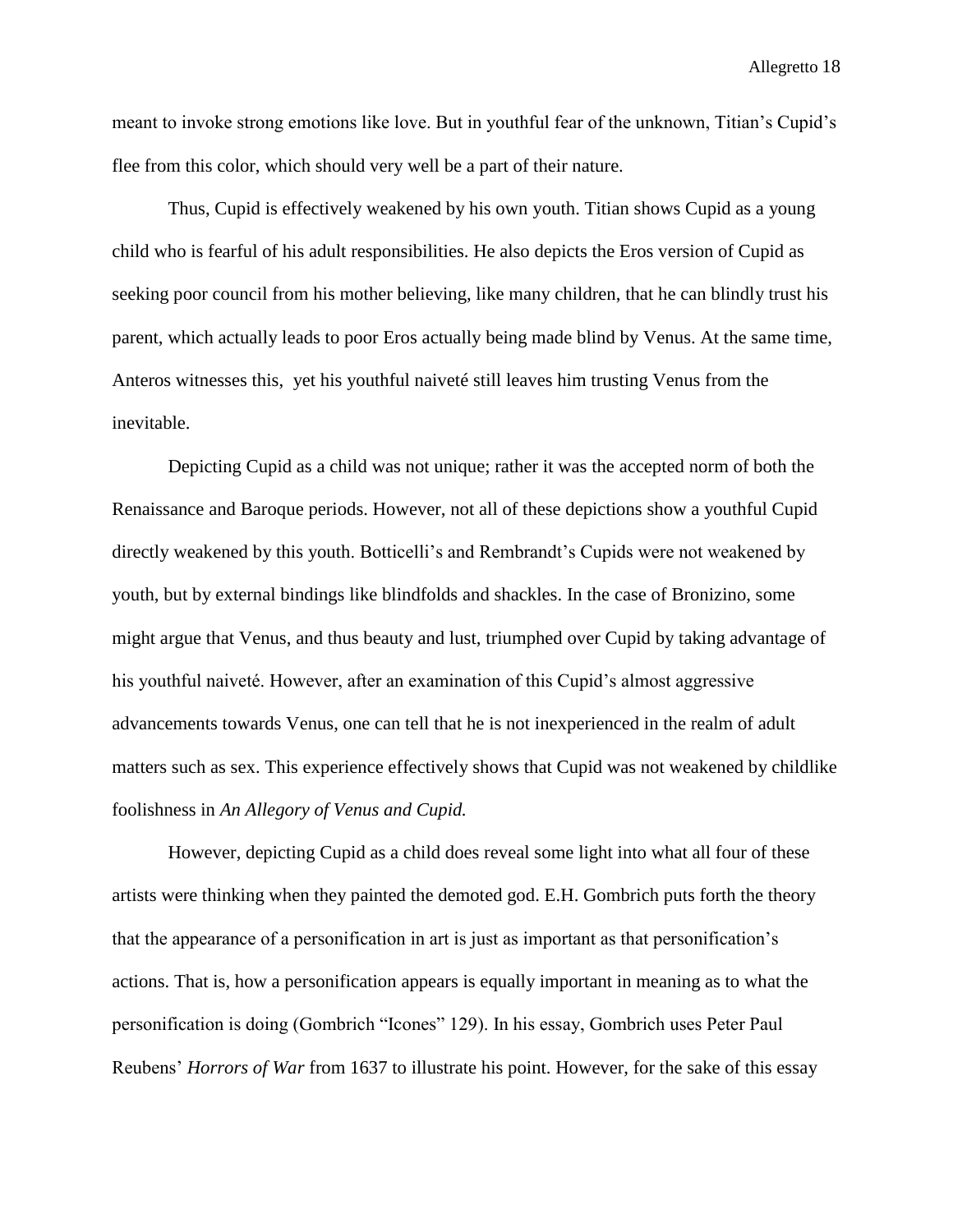Gombrich"s theory will be applied to Cupid"s representation in the previuosly discussed paintings of Botticelli, Rembrandt, Bronzino, and Titian.

In Botticelli"s *Primavera* Cupid is depicted performing the action of firing one of his flaming arrows of passion into a crowded garden party beneath him. This shows Cupid as reckless and blind, like the turbulent love he is supposed to personify. But what does his physical appearance show? It shows the viewer a young boy who is trying his best to take aim when there is no way for him to properly determine a target. Botticelli shows that even though Cupid may be blind, he still will try to his fullest to perform his given duties, which speaks volumes for the artist"s views on both Cupid and love. In *Primavera*, Cupid is shown as a being who wished to do his job, despite the fact that he cannot properly do it as long as he is weakened by the blindfold wrapped tightly around his eyes.

Rembrandt shows something very similar to Botticelli"s Cupid with his own Cupid in *Danae.* In this Baroque masterpiece, Cupid weeps do to his inability to help smooth the progress of Danae and Zeus" romance. Rembrandt painted the young god"s appearance to heighten the pain, sorrow, and agony that Cupid feels. Cupid curls into himself, as though in physical pain from his plight. His childish face, which would be well suited for a happy demeanor, is lined with many wrinkles, each caused by his sadness. The sorrow is so great that tears fall down his face freely with no shame. His wings are beginning to darken at their tips, as though being cut off from his job of delivering love is taking away the luminescence and power that he might naturally exude as an active god. By painting so much pain and suffering into such a small figure, Rembrandt shows that Cupid is miserable in his weakened state. Unlike Botticelli"s Cupid, Rembrandt"s Cupid is unable to even try to complete his job. There is no way that he can weild a bow and arrow with his hands bound as tightly as they are. By being weakened with the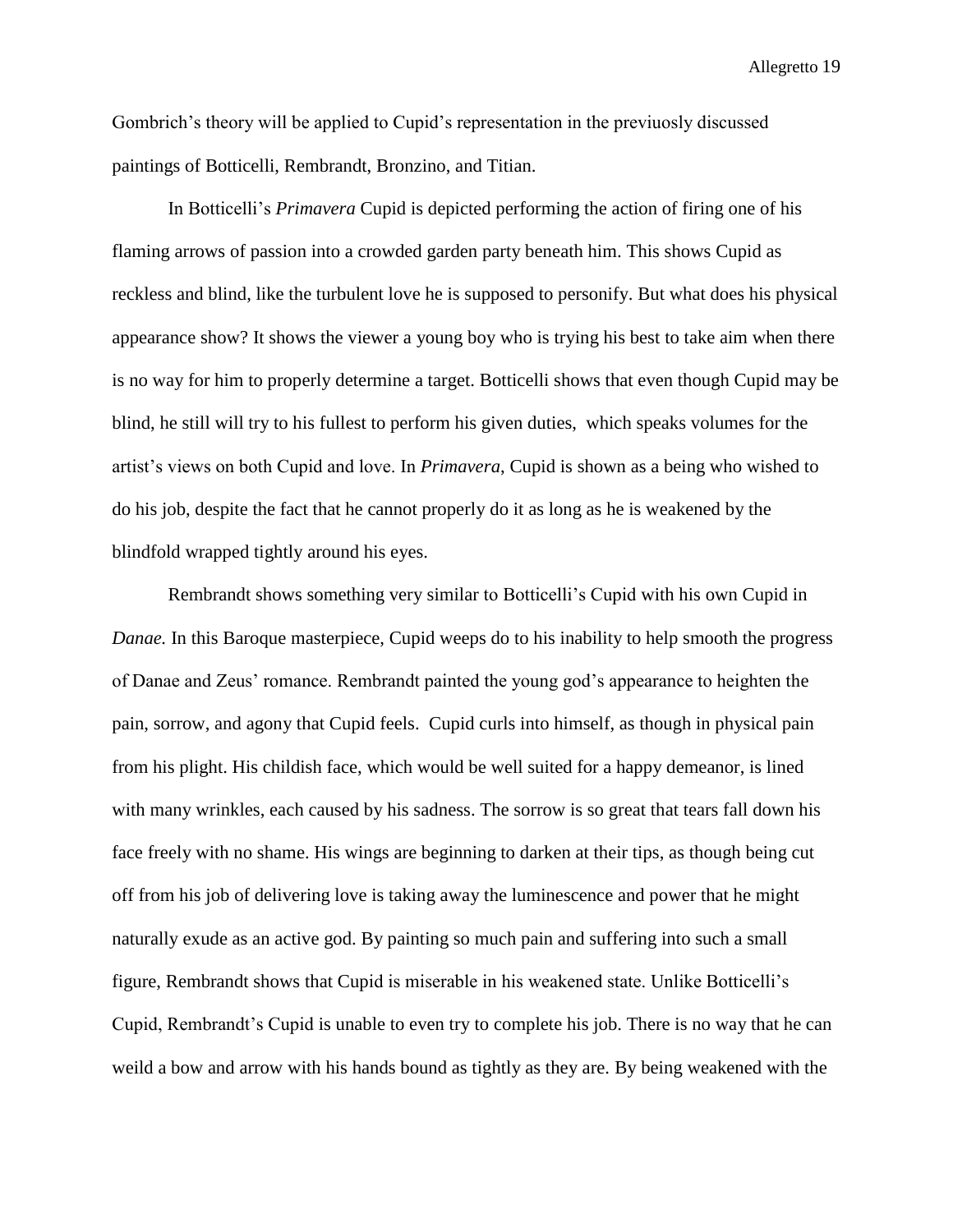shackles, Cupid is unable to fulfill his duties and the fact physically and emotionally pains him to the point where the pain is transforming his very appearance. Here is an example of a Cupid that longs to once again hold his bow and arrow so that he may strike the fires of passion in the hearts of the lovers that he witnesses.

*An Allegory of Venus and Cupid* carries similar themes to these other two paintings. Bronzino painted Cupid being tricked by his mother, Venus, and her assistants. But what does Bronzino's Cupid look like? His cheeks are bright pink, which stands out in a stark contrast with the rest of his pale ivory skin. His hair is a mop of golden curls, with one particular curled lock falling into his face in the center of his forehead. If it were not for his actions he would appear to be a very innocent youth. When the audience looks at Cupid"s eyes, they will see that he looks devotedly down at Venus while he kisses her. Though it may be unnerving to the audience that he is making such forward advances towards his mother, it cannot be denied that his eyes show his complete devotion to her in this moment. Venus' eyes in comparison do not show this complete devotion, splitting their attention between Cupid and the golden arrow Venus is stealing from him. Bronzino shows us a Cupid who is true in his intentions, although they are misguided in his weakness to beauty and lust.

Finally, there are the two Cupids from Titian"s *Education of Cupid*. These two Cupids, weakened by their own youth, are cowering in fear from the nymphs offering them the gifts of their bow and arrows. Titian makes them appear as extremely young children to emphasize their adolescence and innocence. Neither of them seems fully capable of standing on their own, as they both lean heavily on Venus, which further accentuates their youth and frailty. In this painting, Titian presents Eros and Anteros as innocent children unsure of the world around them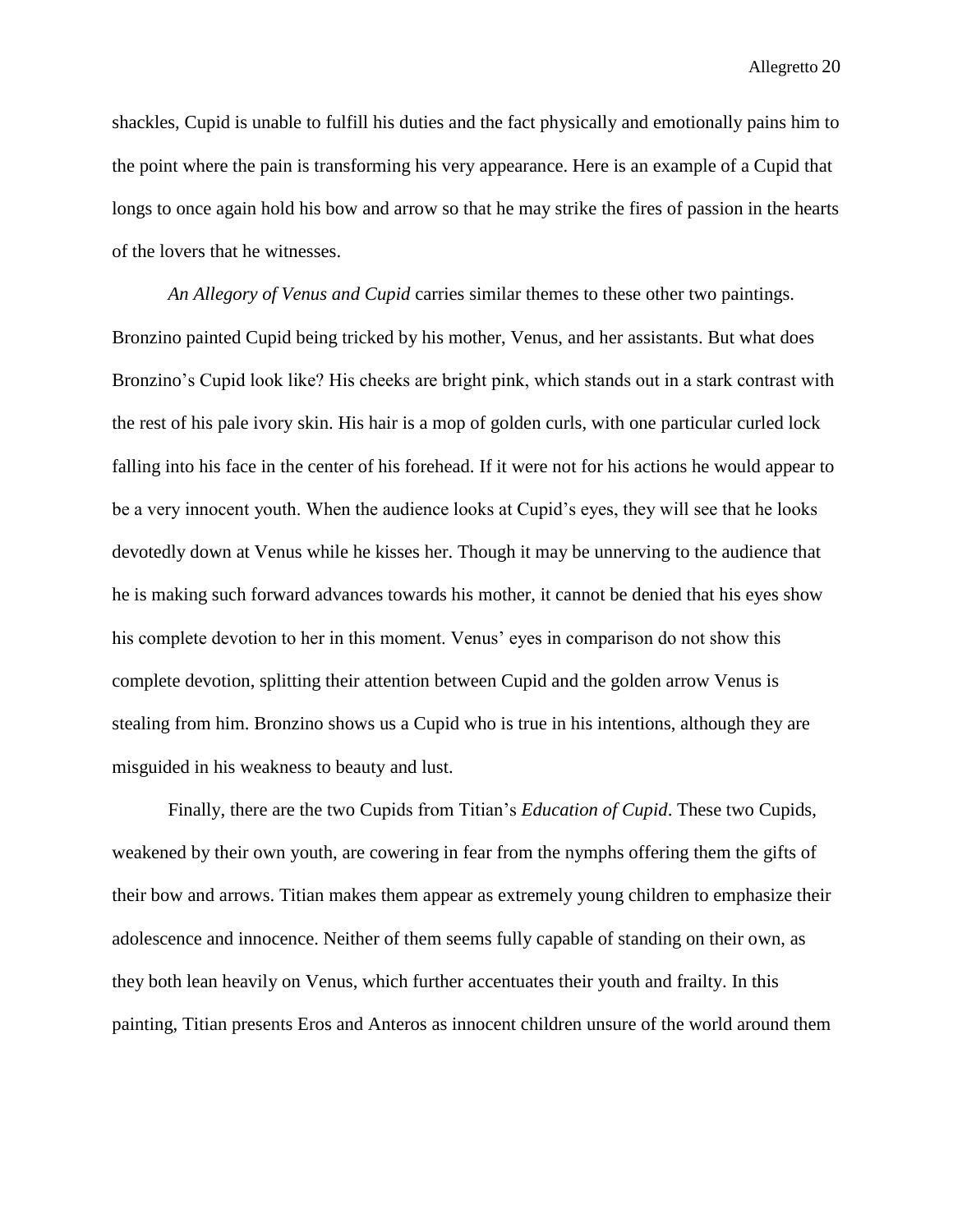through both their actions and appearances. This innocence of youth leaves the two weak and unable to fulfill their presumed responsibilities.

When one applies all this information with Gombrich's theory, what can be determined about the true nature of the Renaissance and Baroque period Cupid? By acknowledging that all of these artists depicted the god as a child, it can be accepted that he was seen as innocent to some level. Botticelli and Rembrandt manage to show just how Cupid"s bow and arrows are integral to him. Botticelli shows that though Cupid cannot take proper aim, he will still wield them. Rembrandt shows how the greatly broken Cupid would become if he would be unable perform his given job. Both of these artists show that though he is weak, Cupid still yearns to kindle love in the hearts of others. They depict an innocent cupid whose nature is to create love. This nature cannot be denied, or else Cupid will end up similar to the horrible wretch that Rembrandt painted for *Danae.*

As a whole, these artists show a Cupid who is weak but not malignant in nature. In all four cases Cupid"s weakness does not turn him to acts of wickedness, meaning that, regardless of what weakens or inhibits Cupid, he still will stick to his pure purpose. He will never act out cruelly or out of spite; he was depicted as a well-meaning youth who was just unable to handle the task assigned to him.

Does this have any bearing to the Cupid of Antiquity, namely the Cupid of Apuleius" *The Transformations of Lucius*? These figures of the Renaissance and Baroque are pale shadows of the Cupid that was known in the ages of Antiquity. The Renaissance and Baroque period painters created a well intentioned Cupid who was unable to fulfill his given nature and duty because he was weakened by blindfolds, shackles, lust and beauty, youth, or some combination of the above. This is nothing like the Cupid from Apuleius" story, who could wield his powers over even the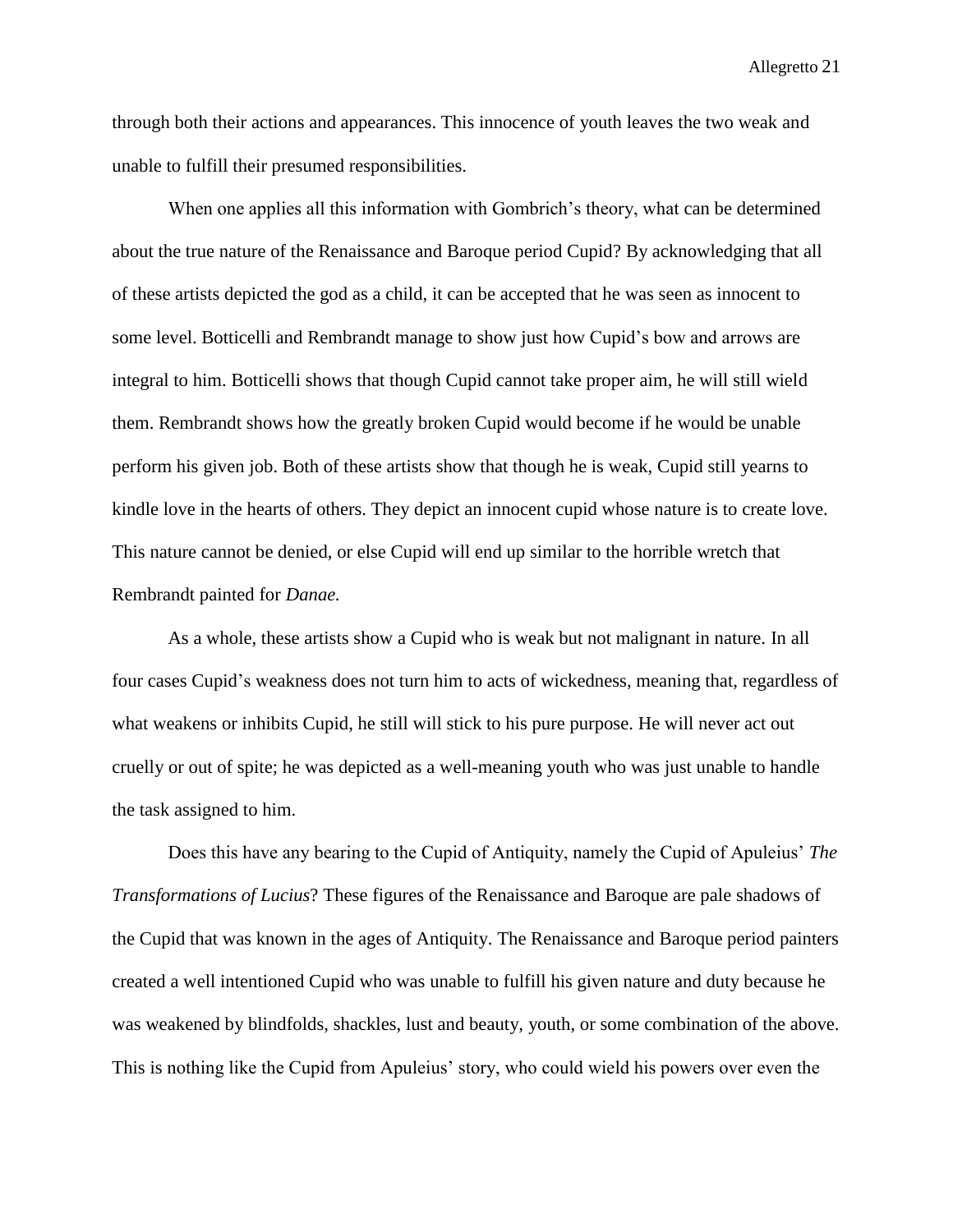most powerful of gods, Zeus. The artists of the Renaissance and Baroque took Cupid"s youthfulness to the extreme to fully accentuate what they saw as the god"s natural innocence. This innocence was not always depicted in Antiquity. In Apuleius" story Cupid is a young man who is old enough to wed the beautiful Psyche. Also, he is manipulative enough to work behind his mother's back both by marrying Psyche and asking Zeus to defend his wife from anymore of Venus" manipulations.

Though the artists from the Renaissance and Baroque used inspiration from Antiquity, they failed to properly follow and maintain Cupid"s general characteristics and strengths. Where in Antiquity Cupid was acknowledged as a strong and cunning god of the Pantheon, the later artists would misinterpret him as a weak and childish figure under the power of those like Zeus and Venus. To further accentuate this demotion, artists like the ones discussed in this paper used means like blindfolds and bindings to advance the weakening of this demoted god. They made him unable to counteract his youth or resist the manipulations of beauty and lust. It was in this manner that the god Cupid was weakened in his representation in the Renaissance and Baroque.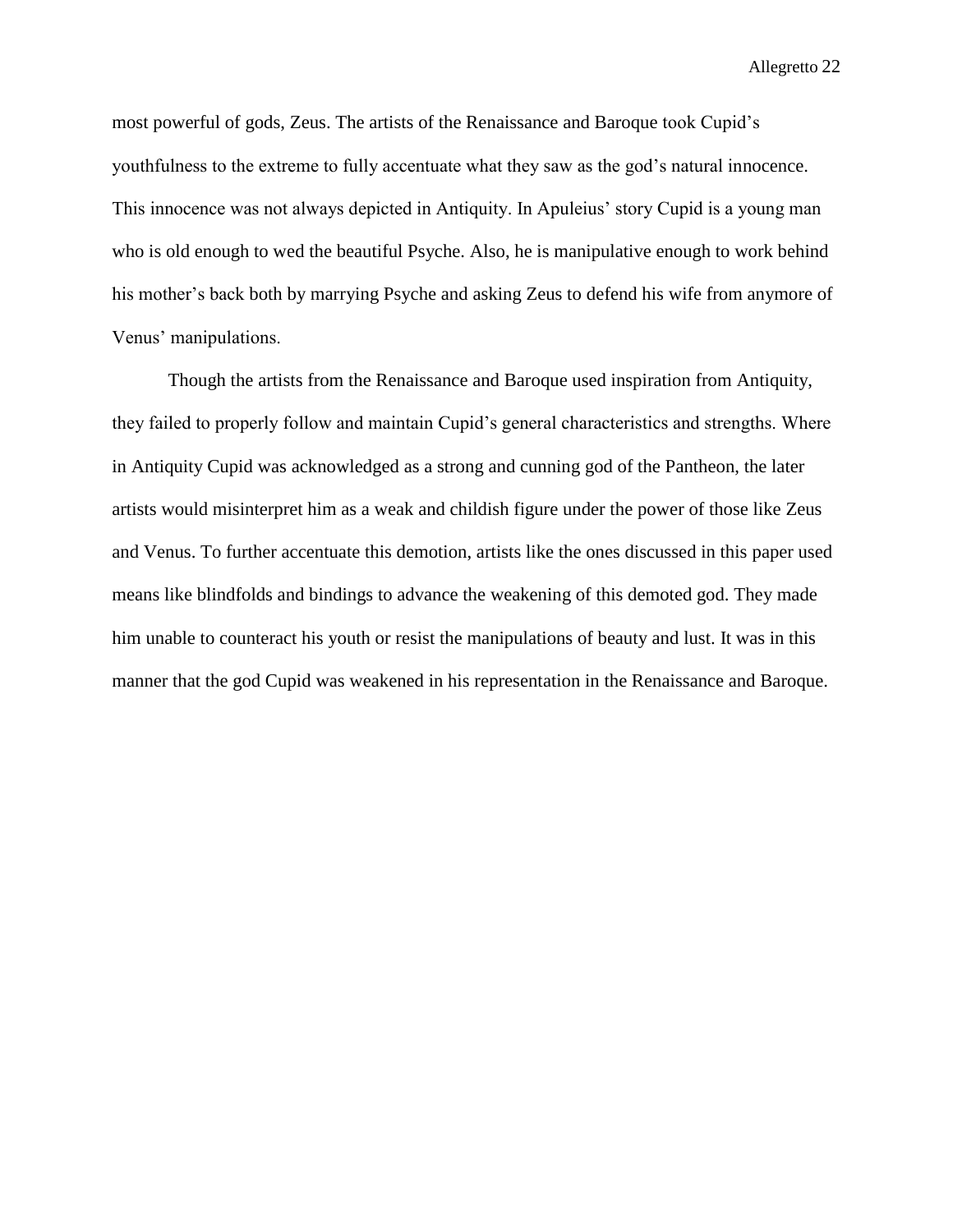# **Referenced Images**



Figure 1: *Primavera*, Botticelli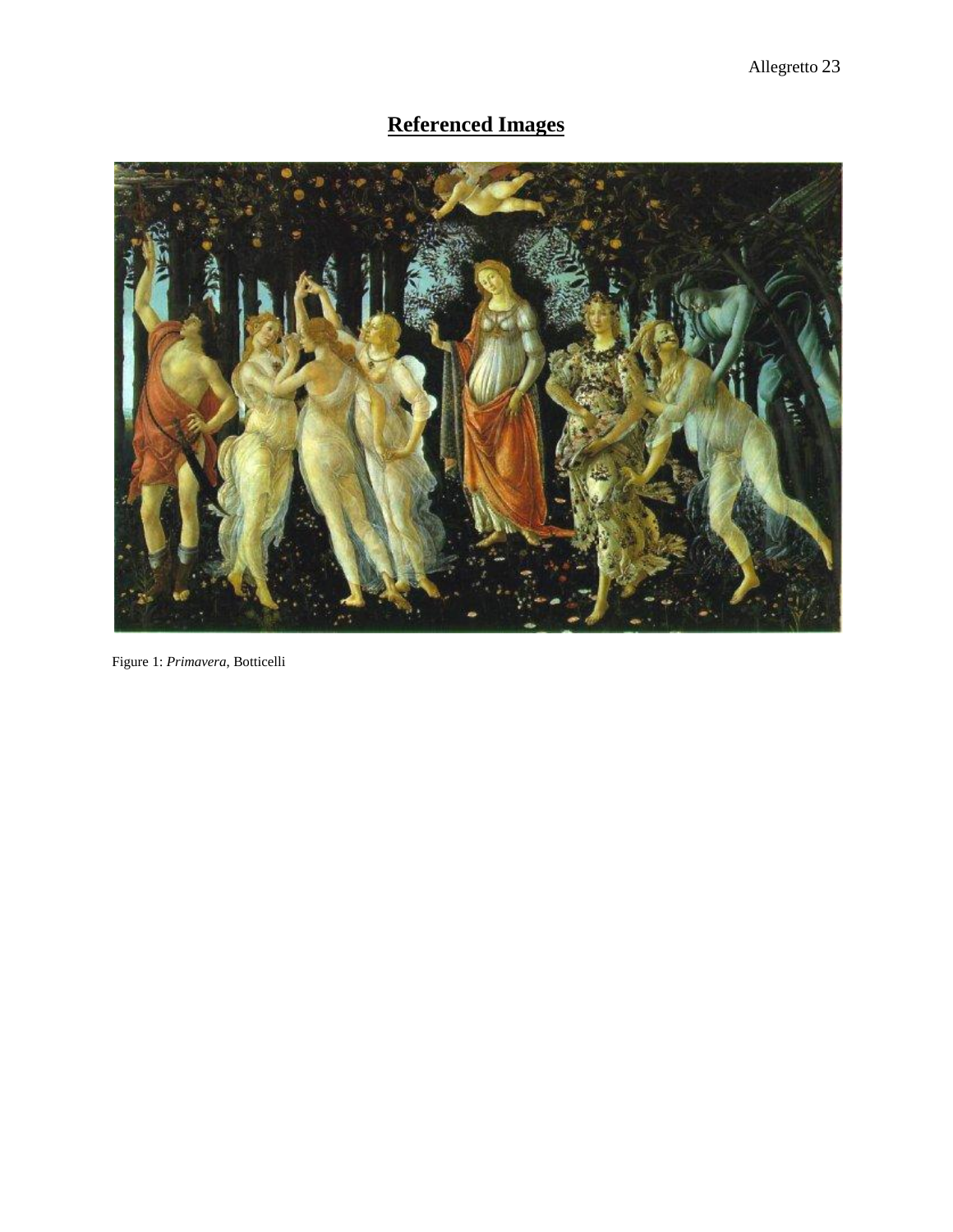

Figure 2: *Danae*, Rembrandt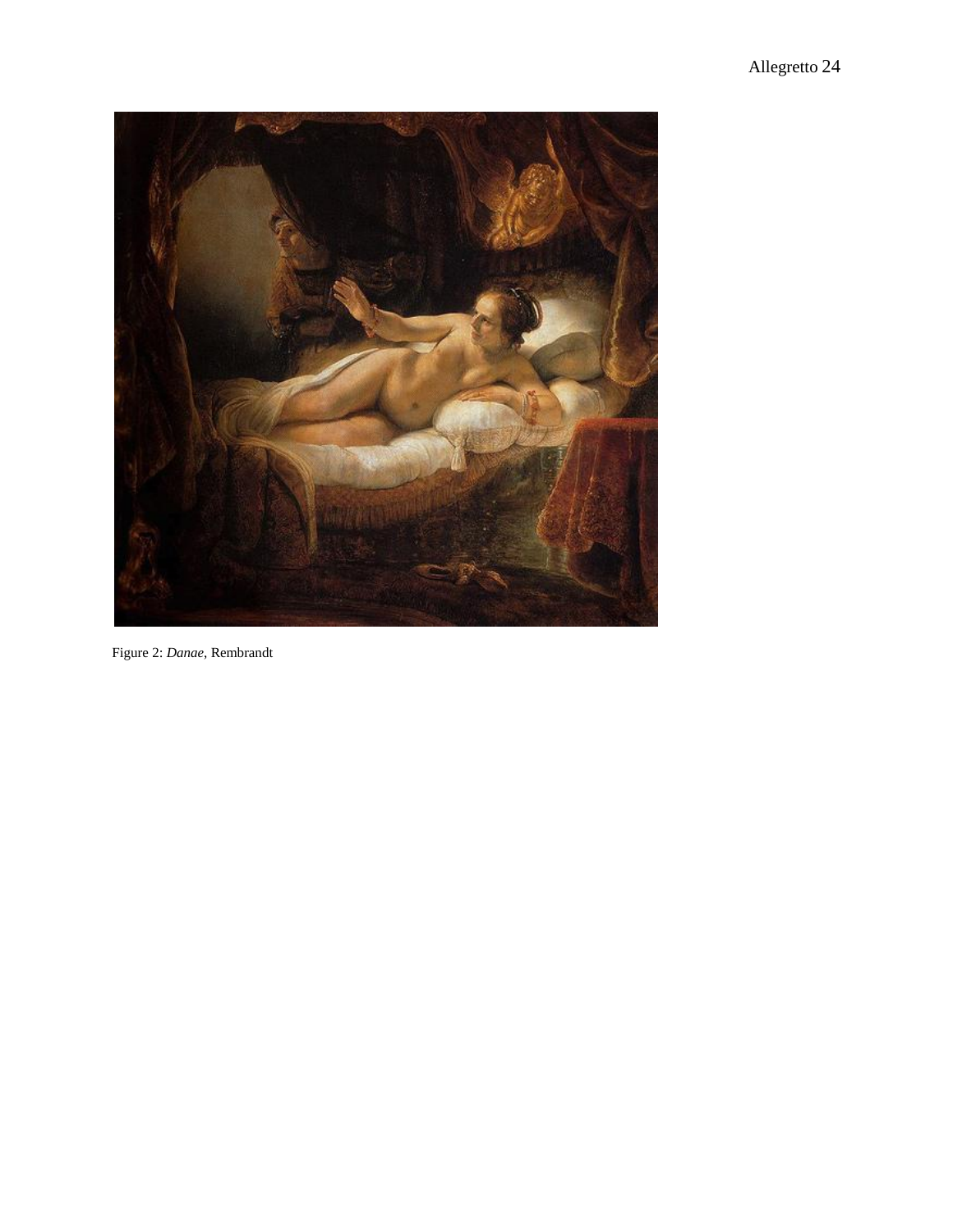

Figure 3: *An Allegory of Venus and Cupid*, Bronzino



Figure 4: *Education of Cupid*, Titian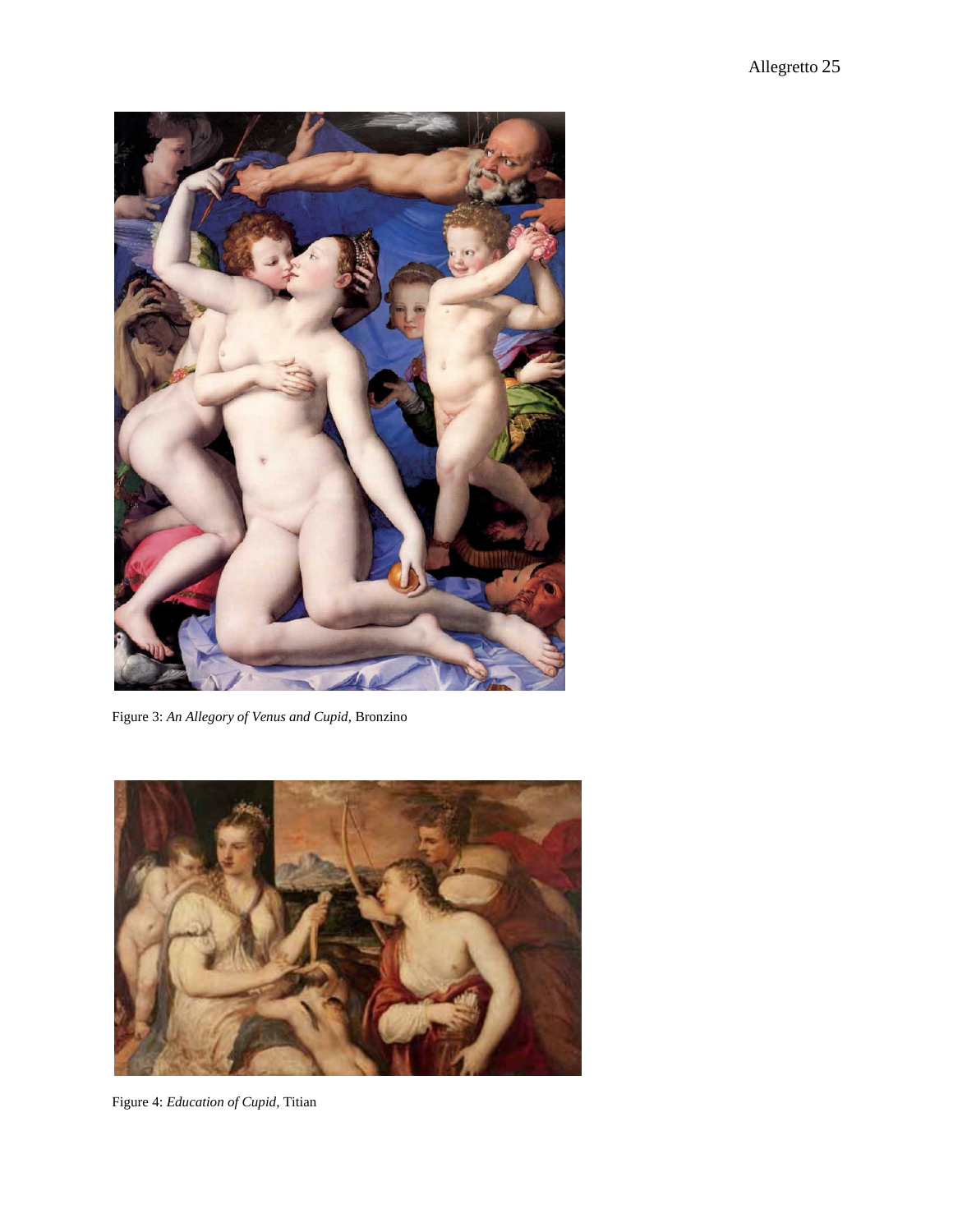### **Illustration Acknowledgments**

- 1. Sandro Botticelli, *Primavera*, 1482, photograph, Florence, Uffizi Gallery of Florence.
- 2. Rembrandt van Rijn, *Danae*, 1639, photograph, St. Petersburg, Hermitage Museum.
- 3. Agnolo Bronzino, *An Allegory of Venus and Cupid*, 1546, photograph, London, National Gallery.
- 4. Titian, *Education of Cupid*, 1565, photograph, Rome, Borghese Gallery.

#### **Bibliography**

- Apuleius. *The Transformations of Lucius: Otherwise Known as the Golden Ass.* Trans. Robert Graves. New York: Farrar, Straus and Giroux, 1979. Print.
- Gerson, Horst. *Rembrandt Paintings.* Trans. Heinz Norden. Ed. Gary Schwartz. Amsterdam: Reynol & Company, 1968. Print.
- Gombrich, Ernest Hans Josef. "Botticelli"s Mythologies: A Study in the Neo-Platonic Symbolism of his Circle." *Symbolic Images: Studies in the Art of the Renaissance.* New York: Phaidon Publishers, 1972. 31-81. Print.
- ---. "Icones Symbolicae: Philosophies of Symbolism and their Bearing on Art." *Symbolic Images: Studies in the Art of the Renaissance.* New York: Phaidon Publishers, 1972. 123- 191. Print.

Humfrey, Peter. *Titian: The Complete Paintings.* New York: Ludion, 2007. Print.

- Kristeller, Paul Oskar. *Renaissance Thought: The Classic, Scholastic, and Humanist Strains.*  New York: Harper Torchbooks, 1961. Print.
- ---. *Renaissance Thought II: Papers on Humanism and the Arts*. New York: Harper Torchbooks, 1968. Print.